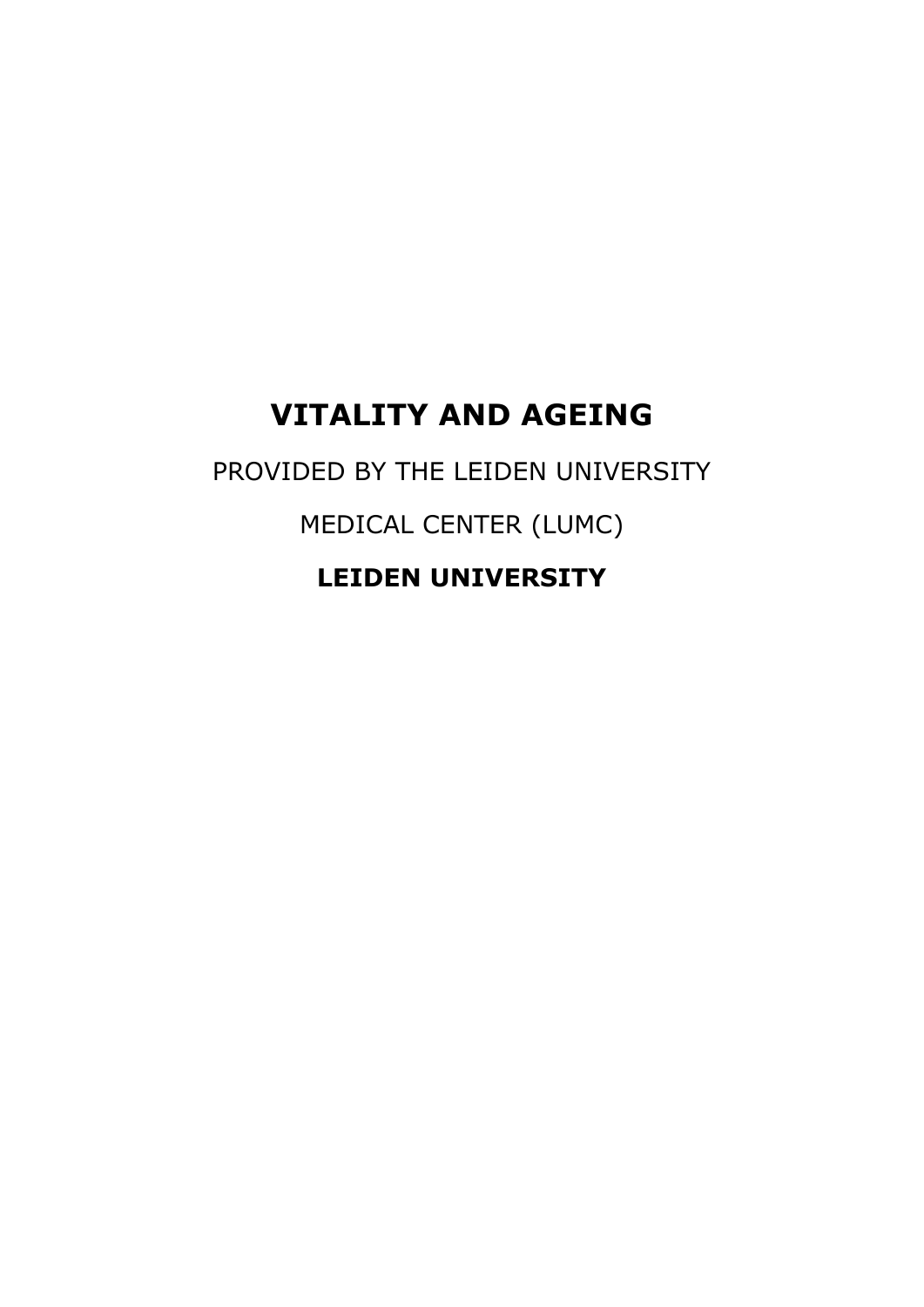QANU Catharijnesingel 56 PO Box 8035 3503 RA Utrecht The Netherlands

Phone: +31 (0) 30 230 3100 E-mail: support@qanu.nl Internet: www.qanu.nl

Project number: Q0764

### © 2020 QANU

Text and numerical material from this publication may be reproduced in print, by photocopying or by any other means with the permission of QANU if the source is mentioned.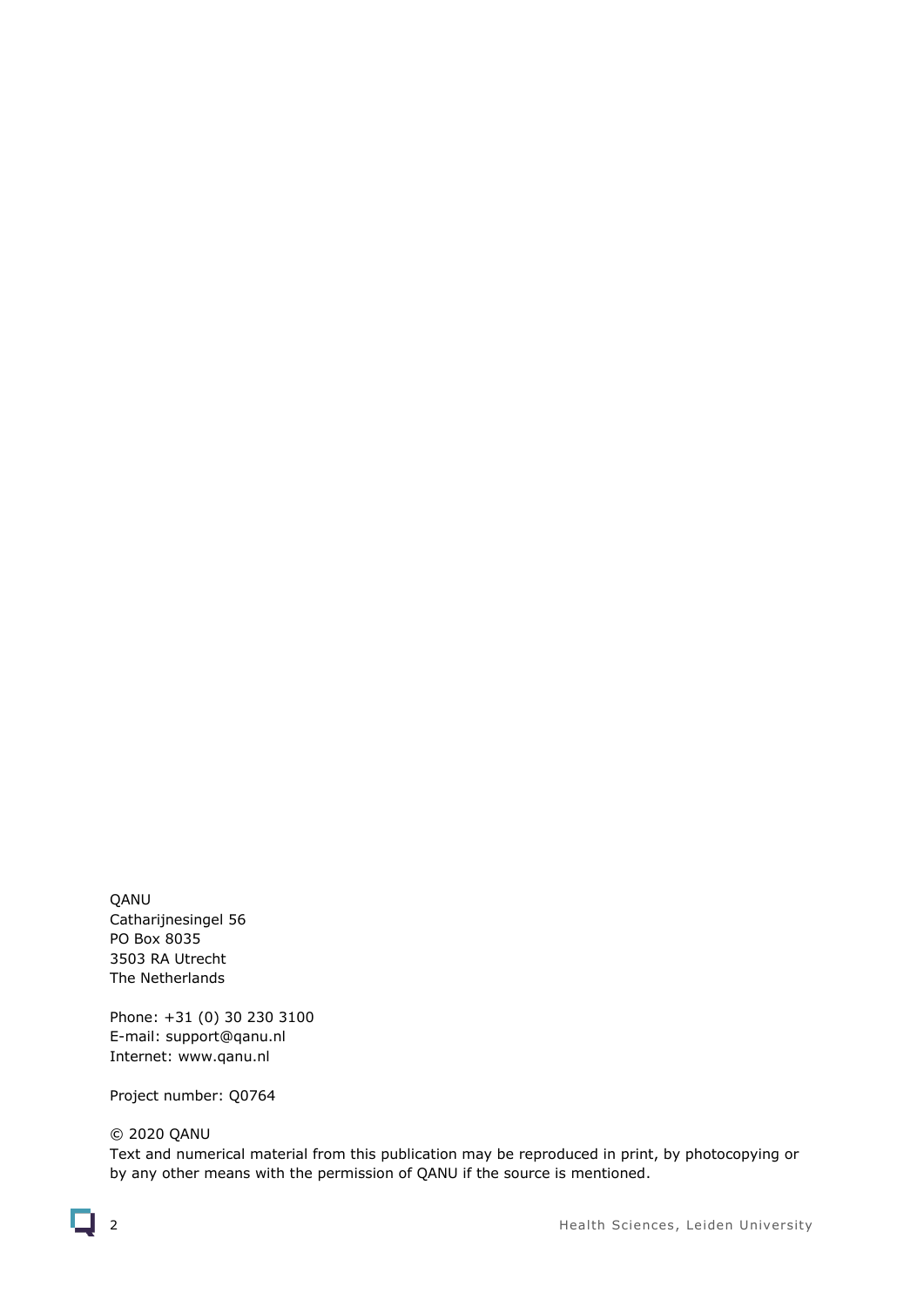# **CONTENTS**

| REPORT ON THE MASTER'S PROGRAMME VITALITY AND AGEING OF LEIDEN UNIVERSITY |
|---------------------------------------------------------------------------|
|                                                                           |
|                                                                           |
|                                                                           |
|                                                                           |
|                                                                           |
| DESCRIPTION OF THE STANDARDS FROM THE ASSESSMENT FRAMEWORK FOR LIMITED    |
|                                                                           |
|                                                                           |
|                                                                           |
|                                                                           |
|                                                                           |
|                                                                           |

This report was finalised on 12 June 2020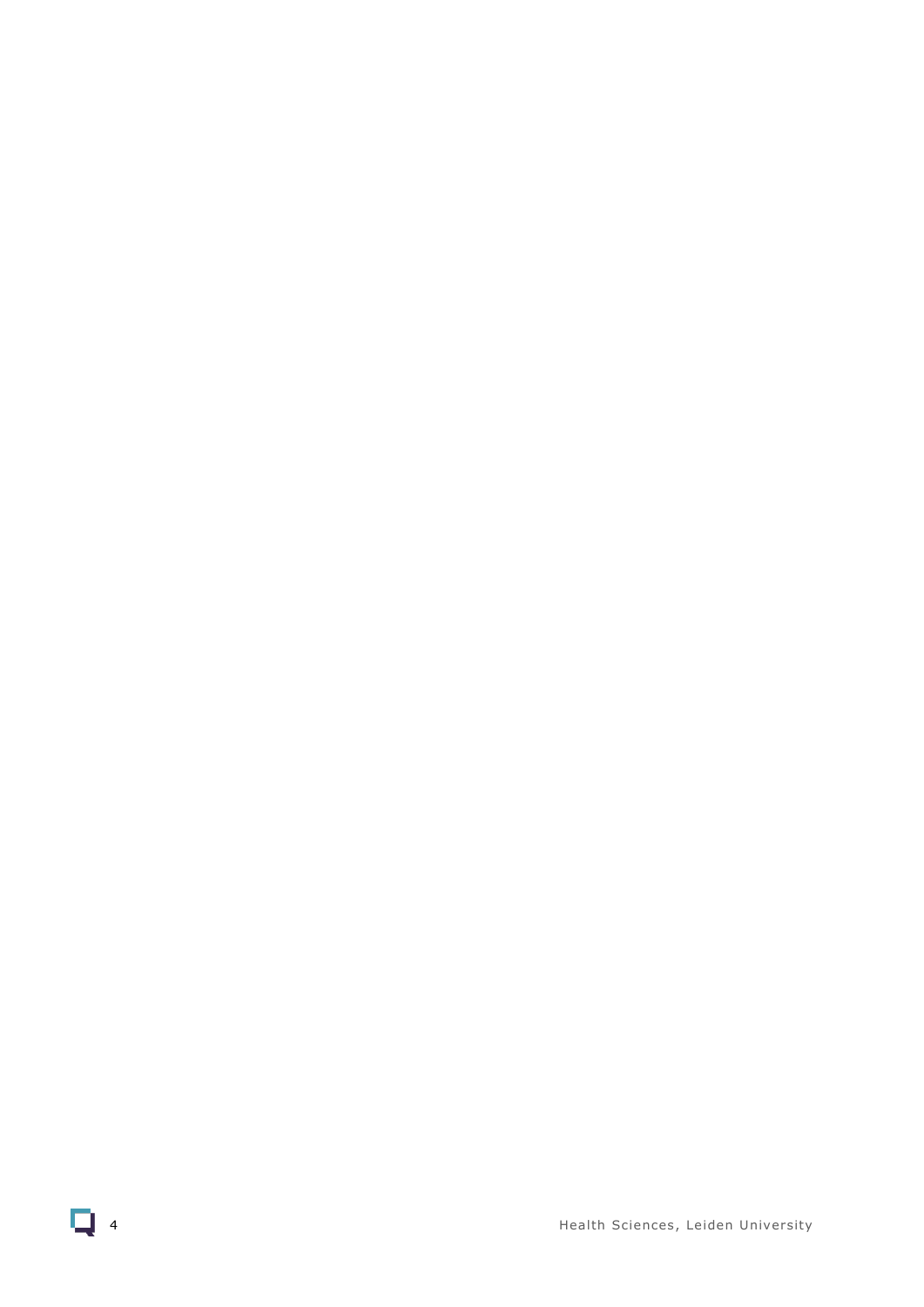# <span id="page-4-0"></span>**REPORT ON THE MASTER'S PROGRAMME VITALITY AND AGEING OF LEIDEN UNIVERSITY**

This report takes the NVAO's Assessment Framework for the Higher Education Accreditation System of the Netherlands for limited programme assessments as a starting point (September 2018).

# <span id="page-4-1"></span>ADMINISTRATIVE DATA REGARDING THE PROGRAMME

# **Master's programme Vitality and Ageing**

| Vitality and Ageing     |
|-------------------------|
| 60515                   |
| master's                |
| academic                |
| 60 EC                   |
| Leiden                  |
| full time               |
| English                 |
| 01/11/2020 <sup>1</sup> |
|                         |

The visit of the assessment panel Health Sciences to the Leiden University Medical Center (LUMC) where the master's programme Vitality and Ageing is provided on behalf of Leiden University took place on 11 March 2020.

# <span id="page-4-2"></span>ADMINISTRATIVE DATA REGARDING THE INSTITUTION

Name of the institution: Name of the institution: Status of the institution: example in the institution in the status of the institution of the institution of the institution of the institution of the institution of the institution of the institution of the institution of Result institutional quality assurance assessment: positive

# <span id="page-4-3"></span>COMPOSITION OF THE ASSESSMENT PANEL

The NVAO has approved the composition of the panel on Health Sciences on 20 December 2019. The panel that assessed the master's programme Vitality and Ageing consisted of:

- Prof. dr. L.J. (Louise) Gunning-Schepers, professor Health and Society at the University of Amsterdam [chair];
- Prof. dr. E. (Erik) Buskens, professor Health Technology Assessment at the University of Groningen;
- Prof. dr. J. (Joost) Weyler, professor emeritus Epidemiology at the University of Antwerp (Belgium);
- C.P.L. (Carel-Peter) van Erpecum MSc., PhD candidate at the department of Epidemiology of the Faculty of Medical Sciences of the University of Groningen [student member].

<span id="page-4-4"></span>The panel was supported by A.P. (Anke) van Wier MA, who acted as secretary.

<sup>-</sup><sup>1</sup> Deadline extended until 30/10/2021, following WHW art. 5.16 paragraph 4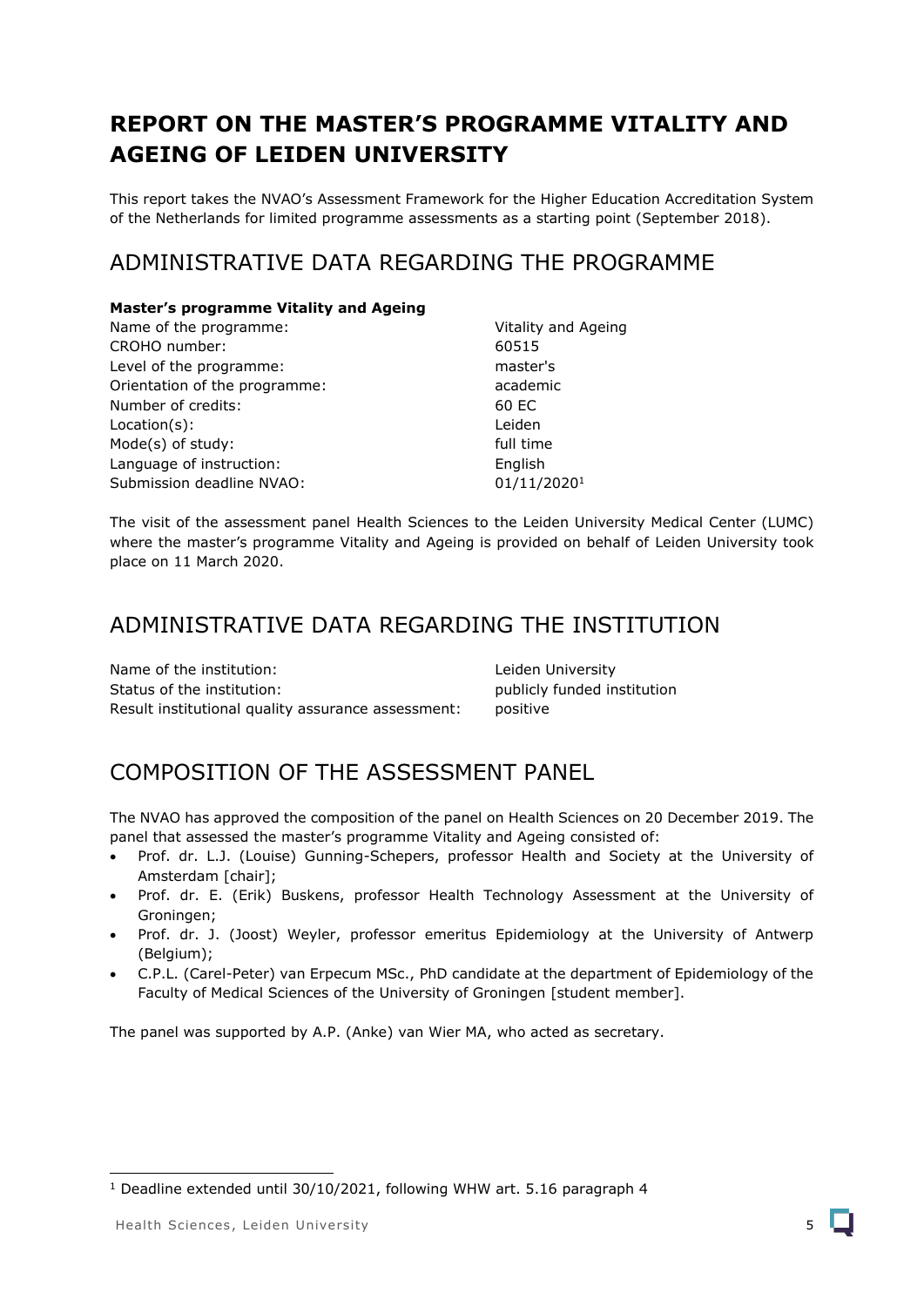# WORKING METHOD OF THE ASSESSMENT PANEL

The site visit to the master's programme Vitality and Ageing of Leiden University and the Leiden University Medical Centre was part of the cluster assessment Health Sciences. Between March and December 2020 the panel assessed three programmes at three universities. The following universities participated in this cluster assessment: Leiden University, Vrije Universiteit Amsterdam, Erasmus University Rotterdam. Due to the COVID-19 outbreak, the site visits of the Vrije Universiteit Amsterdam and Erasmus University Rotterdam had to be postponed until December 2020 and November 2020, respectively.

On behalf of the participating universities, Quality Assurance Netherlands Universities (QANU) was responsible for logistical support, panel guidance and the production of the reports. A.P. (Anke) van Wier MA was project coordinator for QANU. A.P. (Anke) van Wier MA acted as secretary in the cluster assessment.

During the site visit at Leiden University, the panel was supported by A.P. (Anke) van Wier MA, a certified NVAO secretary.

# *Panel members*

The members of the assessment panel were selected based on their expertise, availability and independence. The panel consisted of the following members:

- Prof. dr. L.J. (Louise) Gunning-Schepers, professor Health and Society at the University of Amsterdam [chair];
- Prof. dr. E. (Erik) Buskens, professor Health Technology Assessment at the University of Groningen;
- Prof. dr. J. (Joost) Weyler, professor emeritus Epidemiology at the University of Antwerp (Belgium);
- C.P.L. (Carel-Peter) van Erpecum MSc., PhD candidate at the department of Epidemiology of the Faculty of Medical Sciences of the University of Groningen [student member].

Due to personal circumstances Prof. dr. E. Buskes was unable to attend the site visit. He was involved in the preparatory work for the site visit, and provided the panel with extensive input on the programme and the theses he studied. Prof. Buskens also read and commented on the draft report. Due to the outbreak of COVID-19, C.P.L. van Erpecum was unable to be physically present at the site visit. Leiden University arranged a video connection, and he was able to participate in the full site visit in this manner. Both of these cases were discussed with the NVAO prior to the site visit, and had been approved by the responsible policy officer for this cluster, Tinka Thede.

### *Preparation*

On 16 January 2020, the panel chair was briefed by QANU on her role, the assessment framework, the working method, and the planning of site visits and reports. A preparatory panel meeting was organised on 10 March 2020. During this meeting, the panel members received instruction on the use of the assessment framework. The panel also discussed their working method and the planning of the site visits and reports.

The project coordinator composed a schedule for the site visit in consultation with the programme management. Prior to the site visit, the management of the programme Vitality and Ageing selected representative partners for the various interviews. See Appendix 4 for the final schedule.

Before the site visit to Leiden University, QANU received the self-evaluation reports of the programmes and sent these to the panel. A thesis selection was made by the panel's chair and the project coordinator. The selection consisted of 15 theses of graduates between 2018-2019. Subsets and assessment forms for the programme were distributed among the panel members. A variety of topics and a diversity of examiners were included in the selection. The project coordinator and panel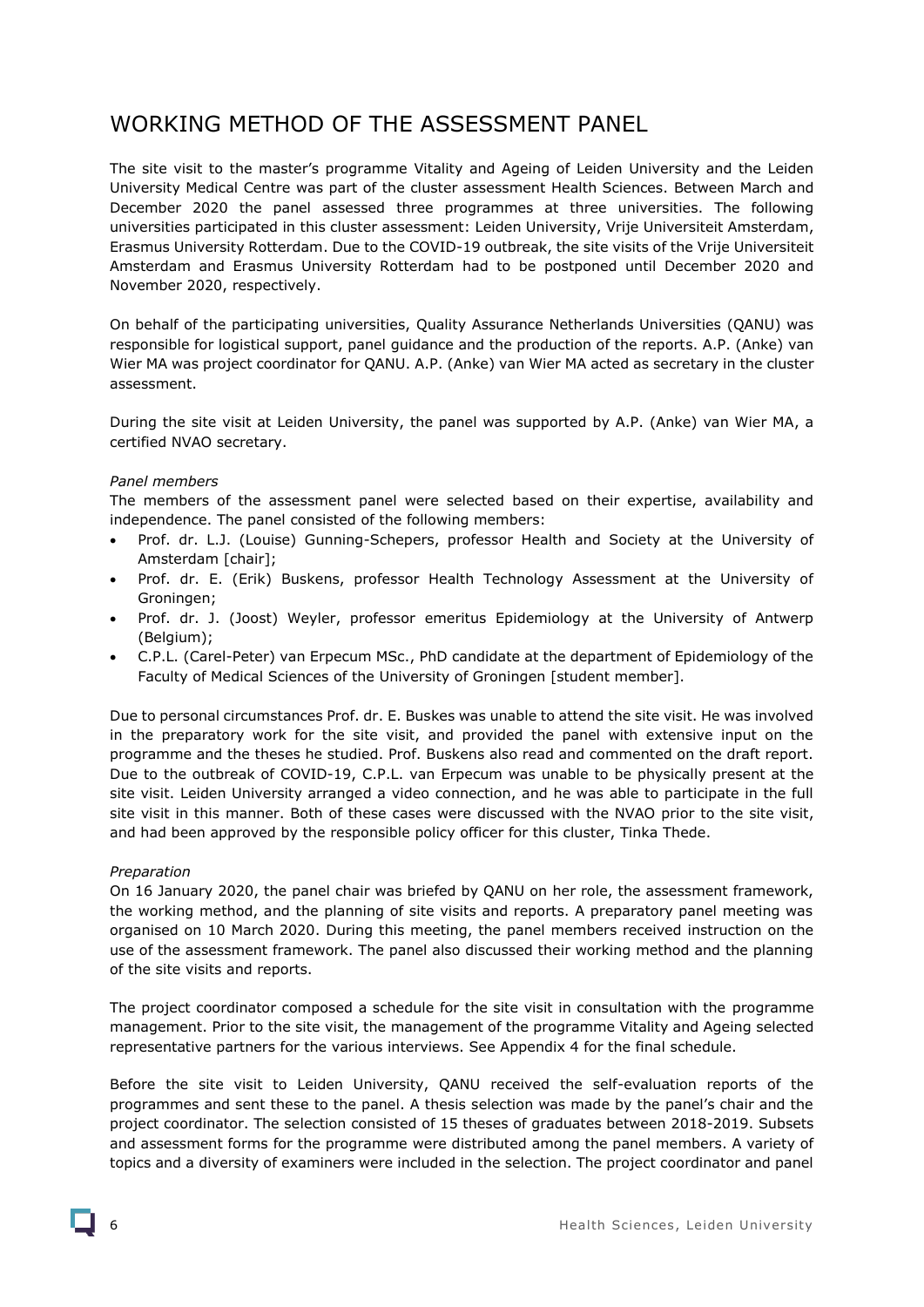chair verified that the distribution of grades in the selection matched the distribution of grades of all available theses.

After studying the self-evaluation report, theses and assessment forms, the panel members formulated their preliminary findings. The secretary collected all initial questions and remarks and distributed these amongst all panel members.

At the start of the site visit, the panel discussed its initial findings on the self-evaluation reports and the theses, as well as the division of tasks during the site visit.

#### *Site visit*

The site visit to Leiden University took place on 11 March 2020. Before and during the site visit, the panel studied the additional documents provided by the programme. An overview of these materials can be found in Appendix 5. The panel conducted interviews with representatives of the programme: students and staff members, the programme's management, alumni, the Older Persons Advisory Board, the programme committee and representatives of the Board of Examiners. It also offered students and staff members an opportunity for confidential discussion during a consultation hour. No requests for private consultation were received.

The panel used the final part of the site visit to discuss its findings in an internal meeting. Afterwards, the panel chair publicly presented the panel's preliminary findings and general observations.

#### *Consistency and calibration*

In order to assure the consistency of assessment within the cluster, various measures were taken:

- 1. The panel composition ensured regular attendance of (key) panel members, including the chair;
- 2. The coordinator was present at the start of all site visits as well as the panel discussion leading to the preliminary findings at all site visits.

#### *Report*

After the site visit, the secretary wrote a draft report based on the panel's findings and submitted it to colleague for peer assessment. Subsequently, the secretary sent the report to the panel. After processing the panel members' feedback, the project coordinator sent the draft report(s) to the Faculty in order to have it/these checked for factual irregularities. The project coordinator discussed the ensuing comments with the panel's chair and changes were implemented accordingly. The report was then finalised and sent to the Faculty and University Board.

### *Definition of judgements standards*

In accordance with the NVAO's Assessment framework for limited programme assessments, the panel used the following definitions for the assessment of the standards:

### **Generic quality**

The quality that, from an international perspective, may reasonably be expected from a higher education Associate Degree, Bachelor's or Master's programme.

#### **Meets the standard**

The programme meets the generic quality standard.

#### **Partially meets the standard**

The programme meets the generic quality standard to a significant extent, but improvements are required in order to fully meet the standard.

#### **Does not meet the standard**

The programme does not meet the generic quality standard.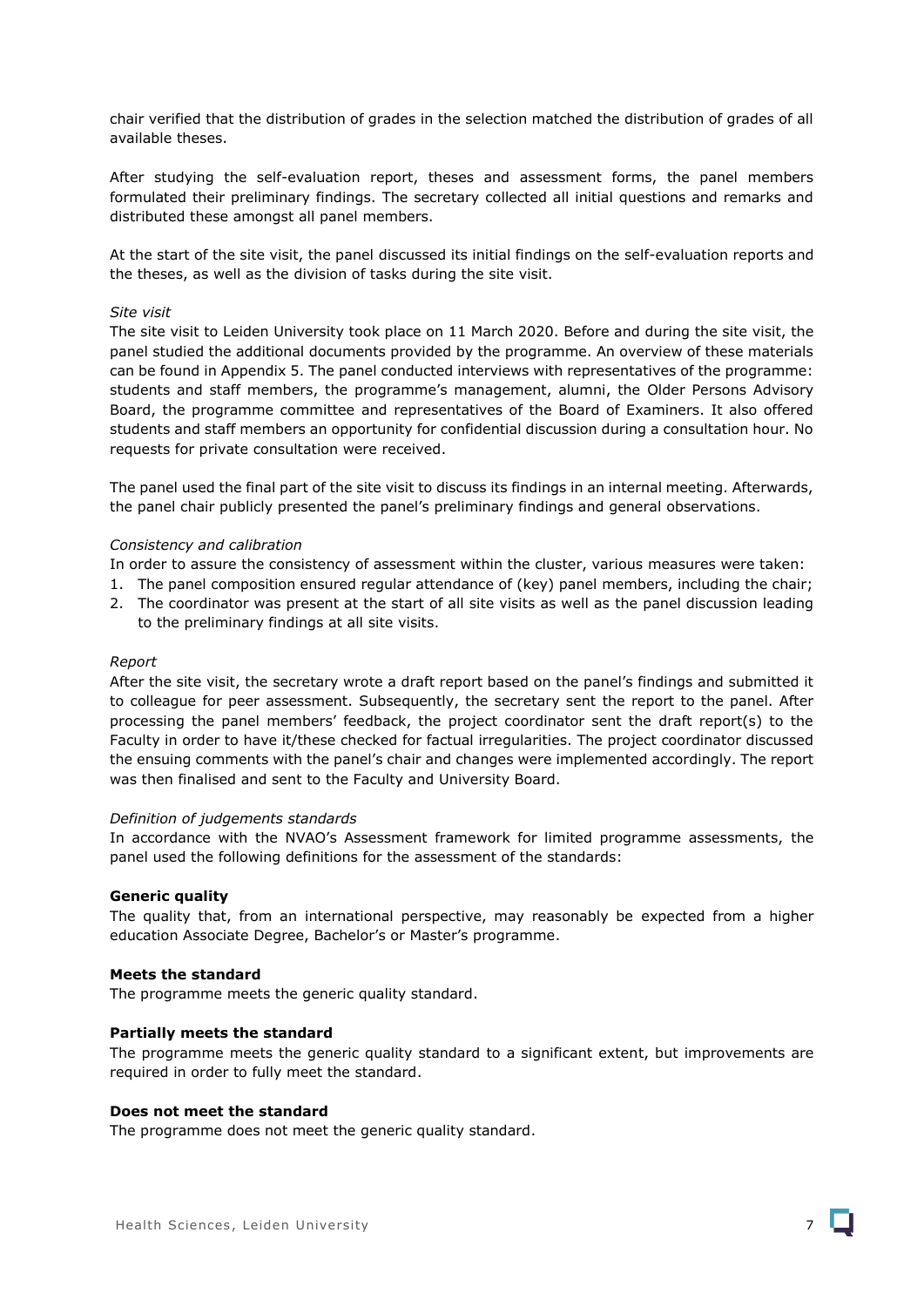The panel used the following definitions for the assessment of the programme as a whole:

# **Positive**

The programme meets all the standards.

# **Conditionally positive**

The programme meets standard 1 and partially meets a maximum of two standards, with the imposition of conditions being recommended by the panel.

# **Negative**

In the following situations:

- The programme fails to meet one or more standards;
- The programme partially meets standard 1;
- The programme partially meets one or two standards, without the imposition of conditions being recommended by the panel;
- The programme partially meets three or more standards.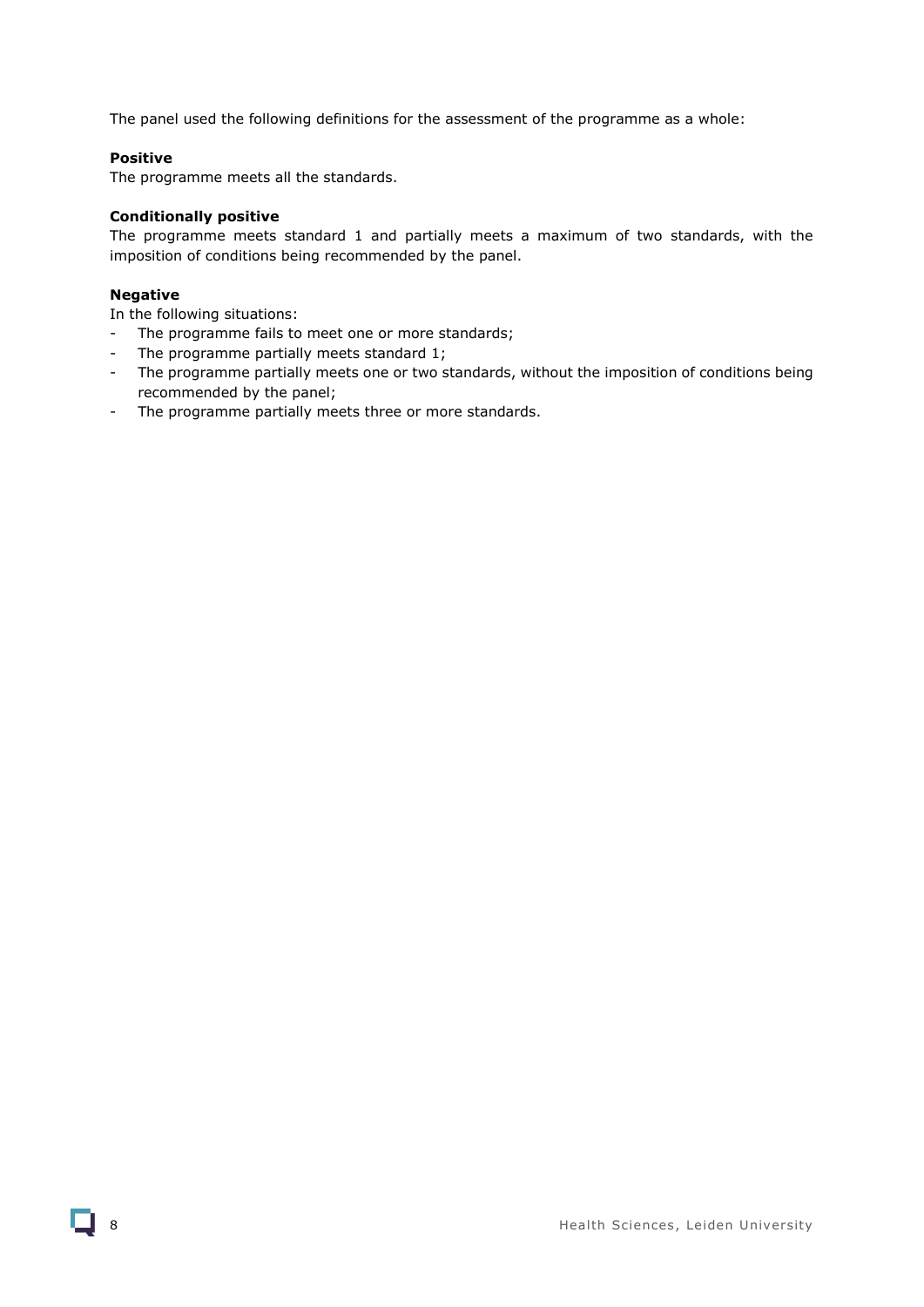# <span id="page-8-0"></span>SUMMARY JUDGEMENT

#### *Intended learning outcomes*

According to the panel, the master's programme in Vitality and Ageing has a strong and unique profile. Its vision on vitality and ageing and its interdisciplinary character make it unique within the Netherlands. It cleverly integrates various disciplines to teach academic professionals and researchers to improve the care for and welfare of older persons on the biological, individual and societal level. The panel does see room for further clarification in the programme's aims and job perspectives: does it seek to train policy-makers, academic researchers, or both? It observed that the programme's intended learning outcomes offer room for both these career options. The panel would like the programme to place different emphases for research- and policy-oriented students.

The panel considers the programme's intended learning outcomes to be fitting for an academic master's programme and a clear translation of its profile. They have the appropriate level and orientation for an academic master's programme. It praises the ways attention is paid to skills and the interdisciplinary character of the programme.

#### *Teaching-learning environment*

The panel is impressed with the curriculum of the master's programme Vitality and Ageing. Its content is a clear reflection of the programme's specific profile and aims. The panel appreciates the programme's design, with its three educational lines and the content-driven modules structured in a micro-meso-macro manner. It is very positive about the way the programme pays attention to the training of 'soft skills' such as presenting, teamwork and reasoning within the various courses. The aim of offering interdisciplinary teaching is also realised within the programme, and the interdisciplinary course teams are a great asset in this respect.

The internship (often international), conducted within the context of the Science and Career module, is another strong element of the programme. The panel does recommend that the programme offers specific (methodological) support for students conducting their internship in professional organisation, to make sure all students are properly prepared for the research they carry out within the context of the Science and Career module.

The teaching model employed by the programme, the HILL model (High Impact Learning that Lasts), is adequately implemented, and the panel established that it helps shape day-to-day teaching in the programme. The students appreciate the teaching in the programme, and the panel considers the teaching model to be diverse, stimulating and contemporary.

The involvement of the 'Older Persons Advisory Board' in designing the programme and in educational activities is another strong element that ensures the relevance of the course's topical focus according to the panel. The involvement of this key group of stakeholders is highly appreciated by both students and the group of older persons themselves. The panel does recommend that the programme diversify the group of older individuals with whom the students come into contact.

The quality of the teaching staff in the programme is high. The panel confirmed that there are sufficient numbers to ensure a high standard of education. It concludes that the teaching team is well balanced between senior and early-career teachers. The programme has adequate measures in place to ensure the level of English of the teaching staff is satisfactory. It performs satisfactorily regarding teaching professionalisation (BKO/SKO) as well.

The programme emphasises the students' preparation for a future career after the program through mentoring, orientation visits, skills training sessions and internships. There is a comprehensive system of study guidance in place. The students appreciate that attention is paid not only to academic development but to personal development as well. The panel did observe that many students extend their studies due to the internship. It asks the programme to be mindful of this, and wherever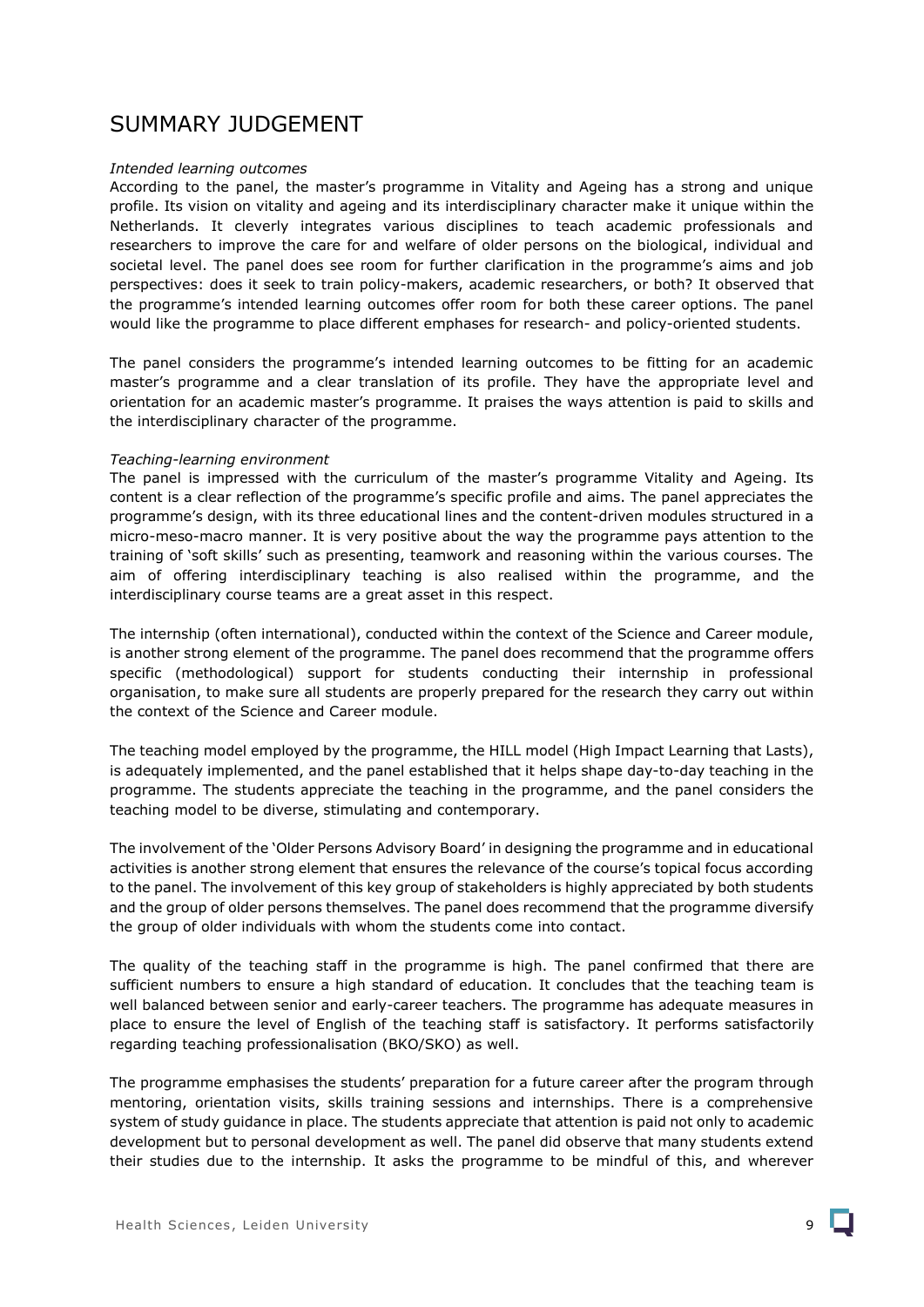possible communicate the desired length of an internship contract with the organisations where the students carry out their internships.

The teaching language in the programme is English. The panel judges the programme's arguments in favour of using English to be valid. It observed that the programme has succeeded in making its curriculum truly internationally oriented, but also notes some tension in this regard. This tension relates to the involvement of the Older Persons Advisory Board in an English-spoken environment, to the relations with the Dutch professional field, and to the efforts involved in creating an international classroom with limited numbers of international students. For these reasons the panel would like the programme to continue in English and invest considerably in the recruitment of international students. If this is not possible, the programme should change the programme's language of instruction to Dutch to reap the benefits of the immediate environment, while keeping the programme's international orientation.

### *Student assessment*

The panel confirmed that the master's programme Vitality and Ageing has a good assessment system that fits with its educational philosophy. The assessment plan is well-designed, properly implemented and contributes to the validity, reliability and transparency of assessment in the programme. The panel is positive about the implementation of its two main principles, namely constructive alignment and the conception of assessment as meaningful learning moments

The panel is appreciative of the often innovative forms of assessment and concluded that the programme's assessment forms are an excellent fit to its intended learning outcomes and overarching profile. The students are trained in and assessed on relevant skills, and they often receive valuable feedback from their tutors. The panel wants to encourage the programme to provide students who produce good work with points for improvement in the future and not just provide feedback to student work that is on the lower end of the grading curve. It commends the programme's plan to explicitly assess each student's cooperation skills in group work.

Regarding the assessment of the final work, the panel would like to see the programme revise the assessment form of the final work to include policy-oriented aspects, for example, by including a section on implications or by allowing students more flexibility in the form of their final work.

The panel is very impressed by the work and professionalism of the Board of Examiners. The Board has a clear view of its tasks and responsibilities, carries out its tasks in a proactive manner, and is in control of safeguarding assessment quality. It backs the Board's wish for an extra member, and recommends that the programme appoints one.

#### *Achieved learning outcomes*

The panel concluded that graduates of the programme achieve the intended learning outcomes. The quality of their final projects ranged from sufficient to high. The panel established that graduates of the programme generally find their way to relevant and diverse professional positions that match their degree level. The alumni are positive about how the programme prepared them for the professional field. The panel was pleased to learn that many of the programme's alumni find their jobs through the programme. Following the students' comments, it recommends including more practitioners in the programme's guest lectures, as this could help strengthen the students' professional networks.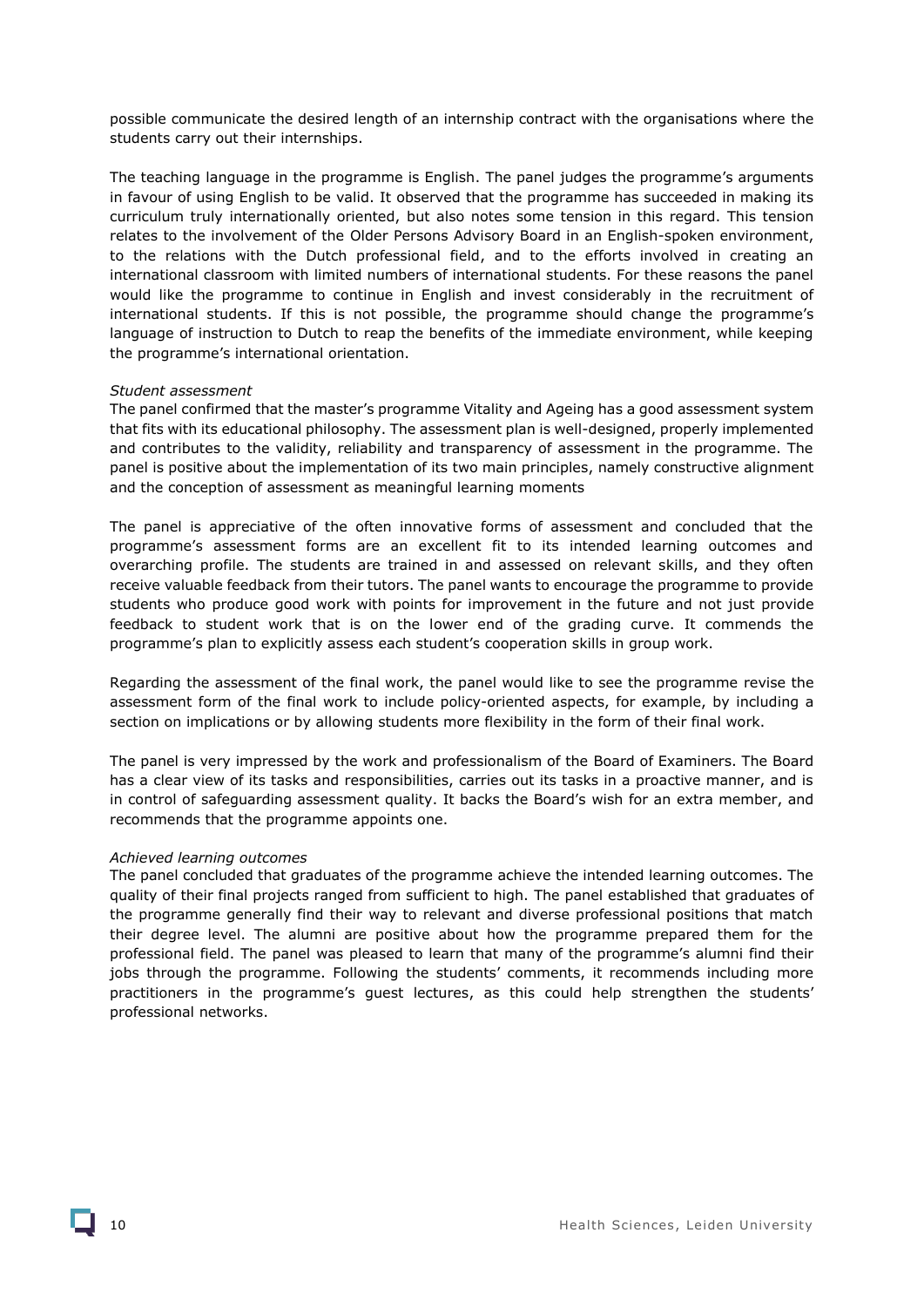The panel assessed the standards from the *Assessment framework for limited programme assessments* in the following way:

*Master's programme Vitality and Ageing*

Standard 1: Intended learning outcomes meets the standard meets the standard Standard 2: Teaching-learning environment meets the standard meets the standard Standard 3: Student assessment meets the standard meets the standard Standard 4: Achieved learning outcomes meets the standard meets the standard

General conclusion **provides** and positive positive positive positive positive positive positive positive positive positive positive positive positive positive positive positive positive positive positive positive positive

The chair, Prof. dr. L.J. Gunning-Schepers, and the secretary, A.P. van Wier MA, of the panel hereby declare that all panel members have studied this report and that they agree with the judgements laid down in the report. They confirm that the assessment has been conducted in accordance with the demands relating to independence.

Date: 12 June 2020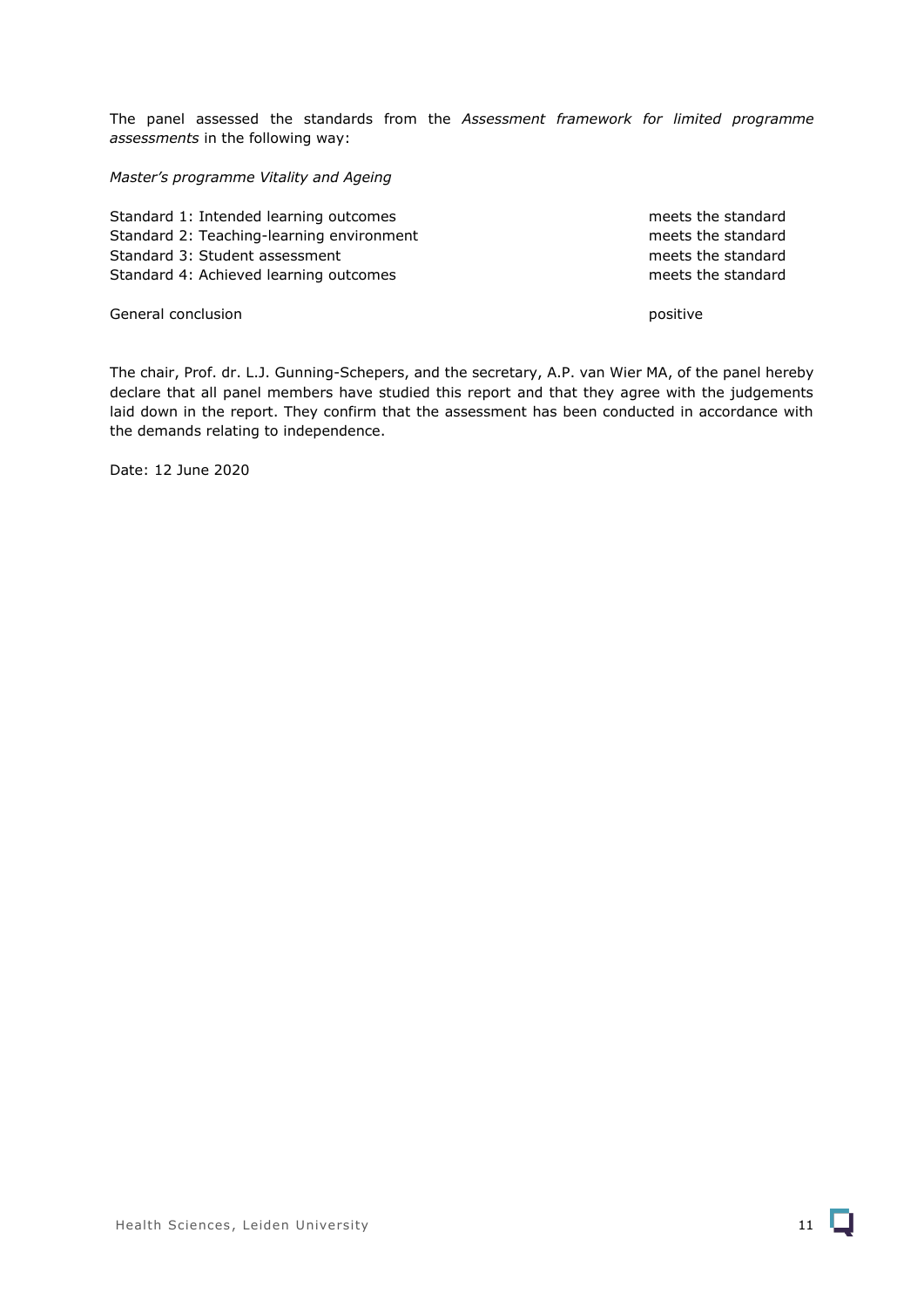# <span id="page-11-0"></span>DESCRIPTION OF THE STANDARDS FROM THE ASSESSMENT FRAMEWORK FOR LIMITED FRAMEWORK ASSESSMENTS

# **Standard 1: Intended learning outcomes**

The intended learning outcomes tie in with the level and orientation of the programme; they are geared to the expectations of the professional field, the discipline, and international requirements.

### **Findings**

### *Profile*

The master's programme 'Vitality and Ageing' is offered by the Leiden University Medical Center (LUMC) of Leiden University (LU). The programme aims to train its students to become academic professionals and engaged citizens who are competent and trained in an interdisciplinary and international manner. Furthermore, they are able to contribute to solutions for the challenges facing an ageing society. The internationally oriented, one-year (60 EC) programme aims to provide students from a wide variety of backgrounds with the knowledge and skills they need to become academic professionals who are capable of improving the care and welfare of older people in ageing societies. Until 2016 the programme was offered as a non-funded, post-initial master's programme by the Leyden Academy, a private academic institute linked to Leiden University.

In the interviews, the programme management indicated that the concepts of vitality and ageing are understood to be complementary, perhaps even considered as 'vitality *in* ageing'. The programme takes an interdisciplinary approach by focusing on the biological, individual and societal aspects of vitality and ageing. Its focus is on vitality and ageing in a broad sense, ranging from repair mechanisms in tissue, individual resilience and the psychological effects of ageing, to societal perspectives and strategies around ageing and ageing populations. It integrates and draws on disciplines such as biomedical science, medical science, healthcare science and management, social and behavioural sciences, and governance and global affairs. Its argument is that, in order to improve the care for and welfare of older persons, academic professionals need an integrated perspective, being skilled and knowledgeable in both the care and policy dimensions of vitality and ageing. Its explicit focus is on older people's needs in domains such as health, welfare and housing. The panel considers this focus sufficiently clear and is happy to see the programme has taken up the previous assessment panel's recommendation to clarify its understanding of the concepts of vitality and ageing.

The panel praises the programme for its clear focus, and states that this is a unique programme in the Netherlands. It also appreciates the international benchmark the programme has carried out, and supports the exchanges of staff and students the programme wishes to set up with similar programmes abroad. It is positive about the timeliness of the programme and discerns a clear societal need for skilled academic professionals in this field. It does see room for further clarification of its ultimate aim in the programme's profile; does it seek to train policymakers and/or professionals or academic researchers? The programme states that it seeks to do both, which is commendable, but, the panel observed some discrepancies between these aims and the way they are taken up in the programme's curriculum and examination. It therefore recommends the programme to pay more attention to policy consequences for the more research-oriented students. For the more policyoriented students, the analysis of an existing body of research evidence as a basis for policy could be made more explicit, thereby focusing more on their skill in meta-analysis. This will be elaborated on below (see standards 2 and 3). Another issue that could be clarified in the panel's opinion is that the programme should in its advertising and marketing not to give the impression that students can become medical doctors after following this programme. There are medical doctors who have completed this programme, but only after completing their initial master's in medicine. The panel asks the programme to ensure these conditions are stated in its marketing.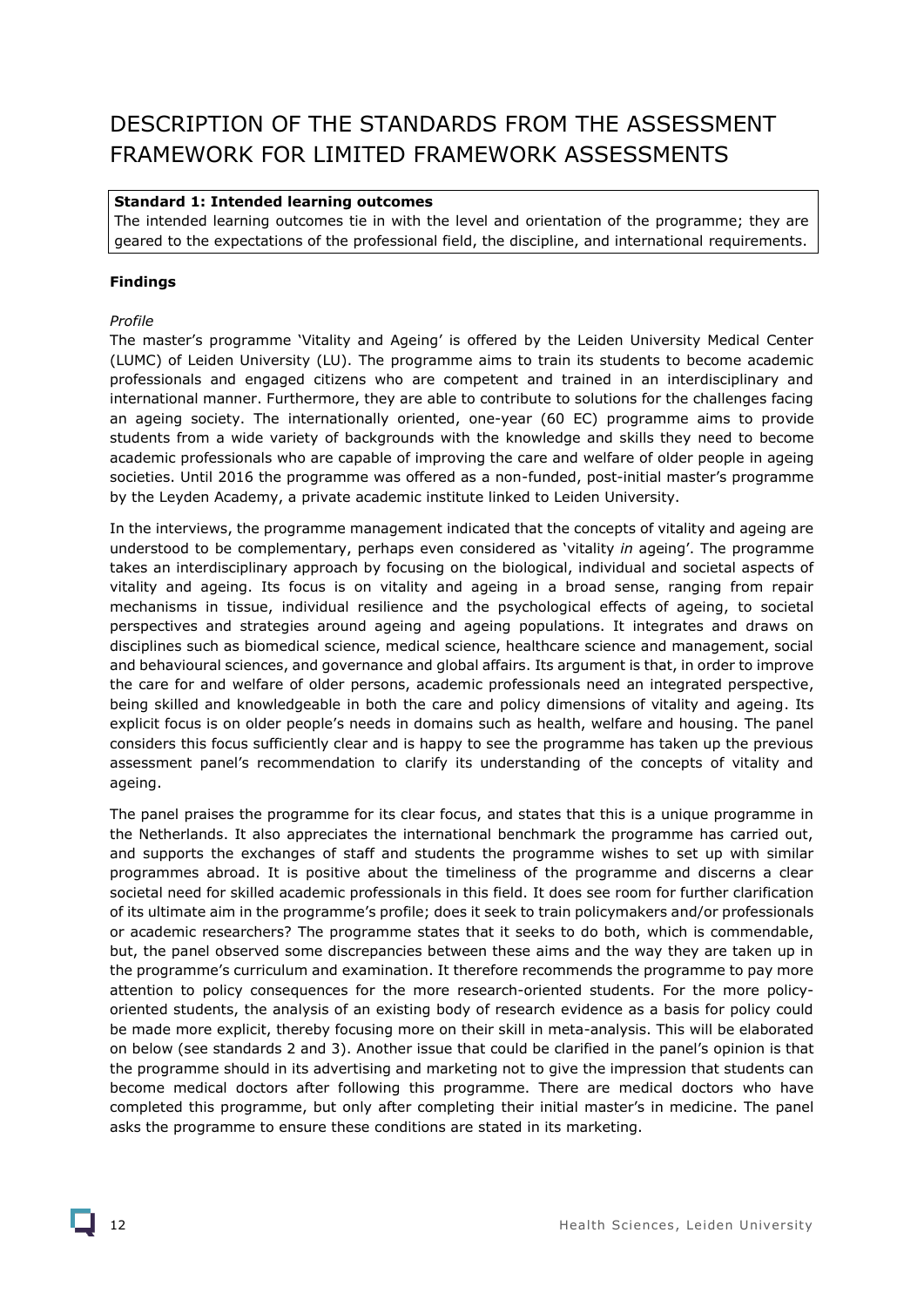#### *Intended learning outcomes*

The programme's final qualifications can be found in Appendix 2. The intended learning outcomes are explicitly linked to the Dublin descriptors for master's programmes, and thus have a suitable level and orientation. The panel therefore considers them appropriate for an academic master's programme. They are ambitious, concrete, coherent and clearly formulated. The panel is positive about the clear integration of the programme's interdisciplinary focus in the intended learning outcomes. Also, it praises the programme for the way it has integrated skills in the final qualifications; the intended learning outcomes refer both to general or 'soft' skills and to discipline-specific skills. The programme indicated that, as 60 EC offers limited time for teaching, the aim is to equip students to become life-long learners who keep developing themselves throughout their careers. The panel states that the intended learning outcomes offer ample room to realise these aims.

#### **Considerations**

According to the panel, the master's programme in Vitality and Ageing has a strong and unique profile. Its vision on vitality and ageing and its interdisciplinary character make it unique within the Netherlands. It cleverly integrates various disciplines to teach academic professionals and researchers to improve the care for and welfare of older persons on the biological, individual and societal level. The panel does see room for further clarification in the programme's aims and job perspectives: does it seek to train policy-makers, academic researchers, or both? It observed that the programme's intended learning outcomes offer room for both these career options. The panel would like to programme to place different emphases for research- and policy-oriented students.

The panel considers the programme's intended learning outcomes to be fitting for an academic master's programme and a clear translation of its profile. They have the appropriate level and orientation for an academic master's programme. It praises the ways attention is paid to skills and the interdisciplinary character of the programme.

#### **Conclusion**

*Master's programme Vitality and Ageing:* the panel assesses Standard 1 as 'meets the standard'.

#### **Standard 2: Teaching-learning environment**

The curriculum, the teaching-learning environment and the quality of the teaching staff enable the incoming students to achieve the intended learning outcomes.

### **Findings**

#### *Curriculum*

The one-year (60 EC) master's programme Vitality and Ageing offers an integrated programme consisting of an introductory course, three content-driven modules, and three educational lines focussed on skills, and finishes with a module that contains the internship and final thesis. A schematic overview of the programme can be found in Appendix 3. The structure of the educational programme is based on the Leiden 100-600 level structure. In the master's programme, modules are only offered at the 400, 500 and 600 levels. In practical terms, these levels translate as a specialist course (400), an advanced course with a clear academic and research focus (500), and a very specialist course and/or master thesis project, demanding autonomy and independence from the students in the research methods and skills applied (600). In the panel's view, this course level structure reflects and safeguards the level requirements for a master's degree.

The programme starts with the introductory course Future Perspectives (3 EC), which presents some themes of the master's programme and sets the scene specifically for the three educational lines. This course also contains the recently added individual learning pathway, which allows students 1.5 EC of space to formulate and fulfil a personal learning objective. The three educational lines (5 EC each) run parallel to the programme's content courses. They are Communication in Science, Academic Development, and Research and Evidence. The first one is aimed at developing the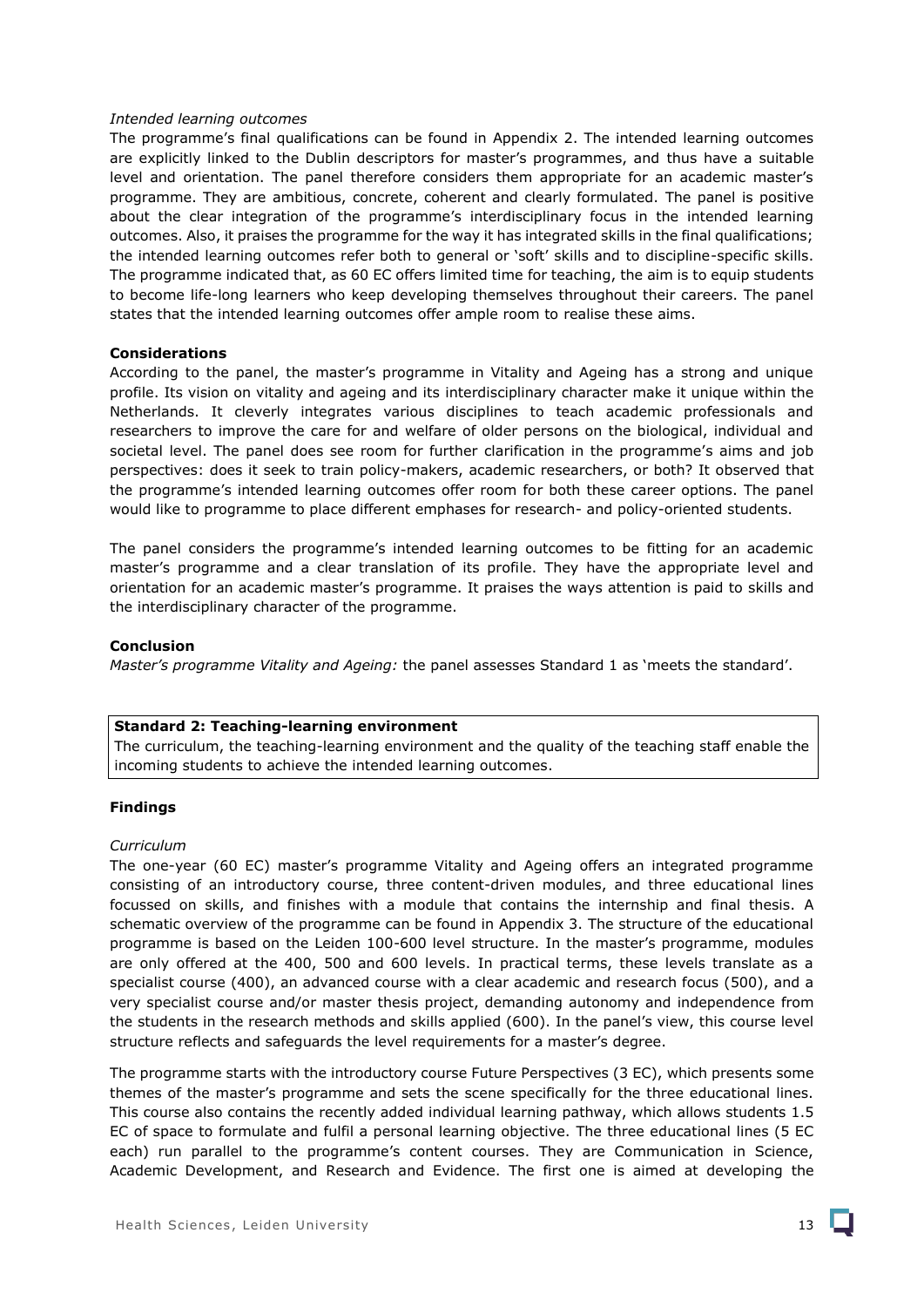student's written and spoken communication skills in both academic and professional contexts. The Academic Development line focuses on personal and career development, interdisciplinary teamwork and academic thinking. It contains the programme's study trips, its mentor programme and seminars related to leadership and philosophy. The Research and Evidence line deals with research design and methods, both qualitative and quantitative.

The student chapter in the self-evaluation report and the students the panel spoke to, state that the structure with the three parallel lines can be a bit confusing at times, but is generally appreciated by them. The panel understands that this structure might indeed be complicated at times, but is also of the opinion that these lines serve to integrate the programme quite well. It applauds the way the programme pays attention to the training of the student's 'soft skills' such as presenting, teamwork and reasoning through the courses in these educational lines.

The three content-driven courses are Biology of Vitality and Ageing, The Older Individual, and Organisation of the Ageing Society, each worth 10 EC. The first one starts by examining the ageing process at the molecular level, and aims to help the students understand the processes of ageing and age-related diseases at a cellular level. This presents a perspective on solutions aimed at enhancing vitality. The second course, The Older Individual, focuses on the impact of the ageing process on individuals, and what this means for the mental and physical health of older persons. Students develop interventions aimed at improving the life of older people in co-creation with older individuals themselves. The final content-driven module, Organisation of the Ageing Society, is partially offered at the Leiden University campus in The Hague, using the expertise on public administration present in the Faculty of Governance and Global Affairs. This course addresses questions related to the healthcare needs of an ageing society, its policy options and how organisations deal with the challenges that this creates.

The programme's final course is the Science and Career module (12 EC), a 10-week period in which students complete an internship and write their thesis on a topic related to it. These internships can be carried out in an academic setting (within the LUMC or externally) or in organisations in the field. The students are explicitly encouraged to go on international internships, and this is facilitated by the programme by offering lists of opportunities, contacts and consultation sessions. All internship positions and proposals have to be approved by the Master Internship Committee (MIC). The students are supervised by a member of the receiving organisation and by the coordinator of the Science and Career module or a LUMC researcher. During the internship the student carries out research within the department that they are placed in. This research is translated into an academic research paper. The internship is another strength of the programme in the panel's opinion. It helps the students get hands-on experience in the field and develop their skills further.

The panel observed some tension between the goal of an academic research paper, the intended learning outcomes oriented in both a policy and an academic direction, and the existence of only 5 EC of methods courses in the programme in the Research and Evidence educational line (see also standard 3). The Science and Career module covers both qualitative and quantitative research methods. The panel observed that students who conduct their internship in an academic context often receive further methodological training. For those who do their internship in organisations in the professional field, the training-on-the-job often takes a different direction. The panel therefore observed that the theses of students in the latter category often show limited development in this respect. After speaking with the students, alumni and staff, it concluded that this format, i.e., conducting their internship outside the academic context limits students' development in this particular aspect. Meanwhile the panel maintains that the internships in the professional field are incredibly valuable. It therefore recommends the programme extends its offer of specific support related to student's research topics and chosen research methods, especially for students that conduct their internships outside of academia. This way all students are enabled to conduct highquality research in their final work.

The panel is also in favour of more flexibility in the form of the final thesis, and to allow students to write a thesis that has a more policy-oriented approach. This of course would not entail that student's do not conduct academic research. Those students that write a more research-oriented thesis, should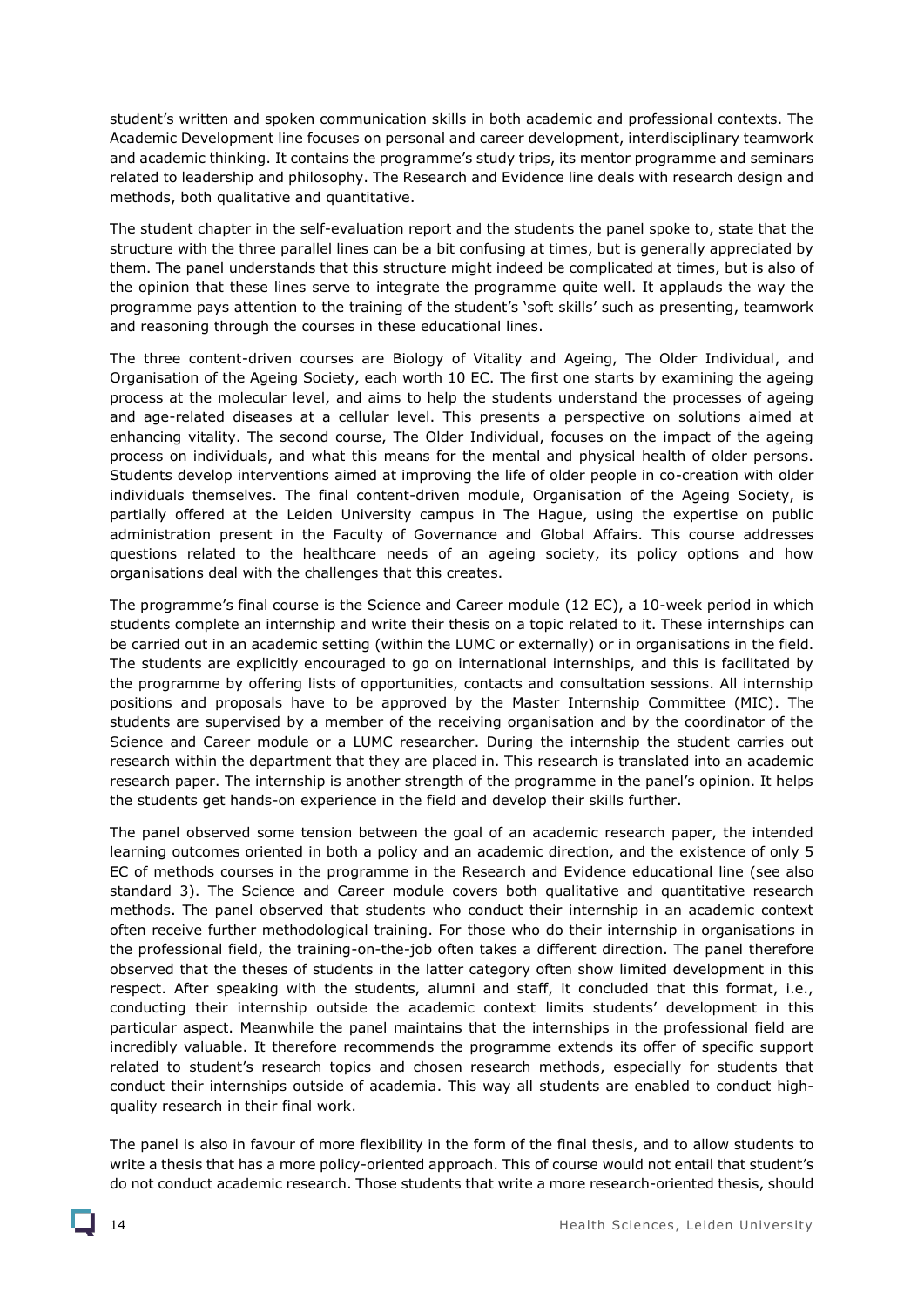be urged to consider the practical consequences of their findings in more detail, and consider steps in the implementation of possible solutions. And the policy oriented theses, should make more explicit on which academic research evidence the policy or practical recommendations are based, and in that way adopt an approach more geared towards meta-analysis.

In general, the panel is very positive about the programme's structure, it greatly appreciates the micro-meso-macro construction. It noted that the programme realises its ambitions to offer an interdisciplinary programme through these courses, in which various disciplines are cleverly brought together. When speaking to the programme's staff, it learned that these courses are developed in interdisciplinary teams, involving psychologists, medical doctors and public administration scholars in the design of the teaching. It appreciates that the programme makes clear choices about what to cover. The programme management indicated that the central criterion is that interventions related to improving older persons' well-being are central. For this reason, for example, the programme has chosen to include the dimension of housing, but not pensions. The involvement of the Older Persons Advisory Board (see below) in designing the programme is another strong element that ensures the relevance of the course's topical focus according to the panel.

#### *Educational profile*

Teaching in the master's programme Vitality and Ageing is shaped on the HILL model (High Impact Learning that Lasts). The HILL model is based on seven building blocks: Urgency, Action & sharing, Hybrid learning, Learner agency, Collaboration & coaching, Flexibility, and finally Assessment as learning. It takes student-centeredness and active learning as its leading principles. It supports the integrated approach the programme takes to teach both academic skills and content in one curriculum. During the site visit, the panel spoke to the programme management, teaching staff, students and alumni and learned that this educational profile is widely recognised and implemented in the programme. The students appreciate the personal focus and flexibility this model allows and speak highly of the varied forms of teaching they encounter. The panel is generally very positive about the teaching in the programme. It considers it diverse, stimulating and contemporary.

The panel also appreciates that the students learn not only from their tutors, but also from each other to a large extent. As a result of the diverse inflow of students, there is a wide variety in prior knowledge and backgrounds. The panel learned that the teaching staff stimulates the students to teach each other wherever they have relevant prior knowledge; one example it learned about concerned the first course Biology of Vitality and Ageing, in which students with a (bio-)medical background are stimulated to work together with students with less prior knowledge in the field of biology. The panel also learned about an initiative, to be launched next academic year, for an online module, to prepare students without a (bio-)medical background for this course. The panel is positive about this online course, as this would enable the course itself to go even deeper into its subject matter.

The programme is supported by the Older Persons Advisory Board 'Care and Wellbeing' South-Holland North (Ouderenberaad 'Zorg en Welzijn' Zuid-Holland Noord, hereafter 'Advisory Board'). This group of around 20 seniors is involved in the master's programme at several levels. First, they advise the staff on how the programme could provide the most benefit to the lives of elderly people. The programme management indicated that regular reflections on suggested topics have resulted in the addition of important new topics in the programme: housing, advanced care planning and the financial situation of older persons were introduced based on feedback of the Advisory Board. Second, the Advisory Board participates frequently in educational activities. Its members are interviewed by students several times during the programme, and join panels that reflect on innovative products of the students. This happens for example in The Older Individual module, in so-called co-creation sessions.

The involvement of this key group of stakeholders is highly appreciated by both the students and the group of older persons themselves. The panel considers this to be a very strong point of the programme. In its opinion, speaking to older persons helps the students to consider the needs of these key stakeholders and allows them to target possible interventions better. It did note that the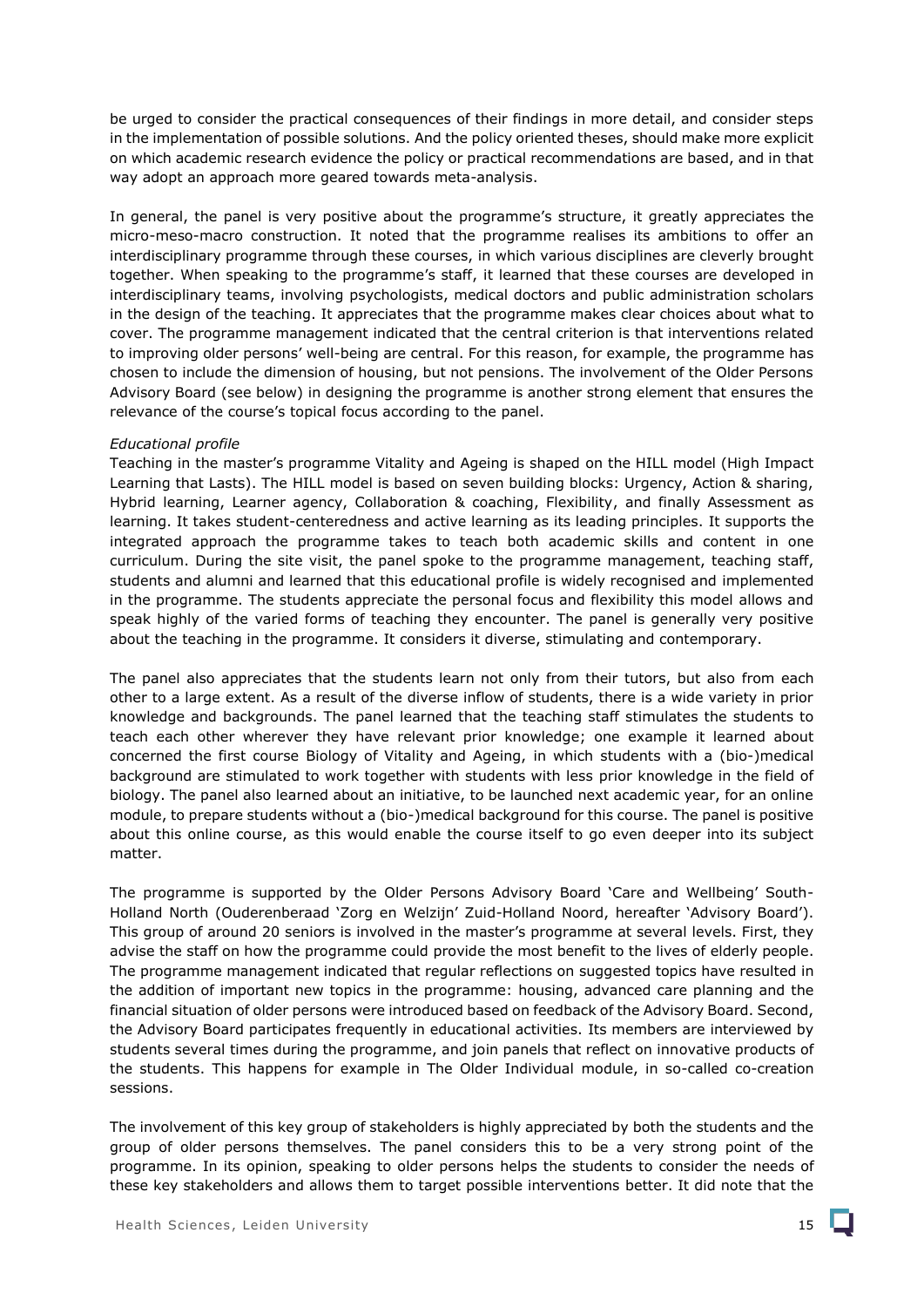Advisory Board mostly consists of better educated white seniors. It would therefore recommend introducing more diversity into the Advisory Board and/or the elderly whom the students talk to. It expects that the needs of Dutch seniors with a migrant background will be very different from the needs of the average member of the current Advisory Board. It also learned from the interview with the Advisory Board that they would like to read some theses from the programme's students, as they often contribute to these final works. The panel understands and appreciates this interest, and would appreciate it if the programme find a way to grant access to the students' final works.

#### *Teaching staff*

The quality of the teaching staff in the master's programme Vitality and Ageing is high. The team consists of coordinators, junior lecturers and expert lecturers. The panel found that the teaching team is well balanced, containing a good mix of both early-career and more senior teachers and researchers. The junior lecturers, who are all alumni of the programme themselves, lead the working groups and function as mentors for the students. Frequent use is made of expert lecturers. The students value the frequent use made of these guest lecturers, who come from both academia and the professional field. The panel appreciates that the programme's coordinators are present at all guest lectures, to ensure the programme's cohesion. It observed that the lines of communication are short, and that the students feel seen by the programme's staff. They spoke highly of both the expert lecturers and their mentors.

The programme performs well when it comes to teaching staff professionalisation according to the panel. All of the programme's key staff have either obtained their University Teaching Qualification (BKO – Basiskwalificatie Onderwijs) or are working on it. A number of the programme's coordinators are working on their Senior Teaching Qualification (SKO – Seniorkwalificatie Onderwijs). The students the panel met with are satisfied with the level of English of their teachers. It confirmed that the programme has a solid policy in place to ensure that all teaching staff has an adequate level of English. All teaching staff has to meet level CEFR C1 in English, with training and a formal test being part of the BKO trajectory.

#### *Study guidance and feasibility*

The master's programme provides students with intense guidance in their programme. At the beginning of the academic year, all students have an individual introductory meeting with the study advisor. The programme offers guidance through its mentor programme, the internship coordinator and the teaching staff involved in the Academic Development educational line. The panel observed that student guidance and coaching are taken seriously by the programme, and as a result greatly appreciated by students. Students enjoy the attention that is paid to both personal and academic development.

The diverse inflow of students into the programme, with backgrounds such as medicine, bio-medical sciences, physiotherapy, public policy, psychology and sociology, is dealt with quite well. The panel is positive about the application and acceptance process, but advises the programme, for transparency's sake to make its acceptance criteria explicit. The panel sees the potential merits of the planned online module 'Be prepared for vitality and ageing' the programme is developing. This module would test the student's prior knowledge and offer crash courses to fill gaps in the required expertise.

A point of concern for the panel is the large number of students who extend their internship and thereby incur a study delay. It asks the programme to be mindful of this and take a more proactive approach in limiting the internship duration.

#### *Internationalisation*

The teaching language in the programme is English. The programme's argument is that vitality and ageing and ageing populations are international themes. Almost all of the scientific literature in the field is published in English, and the programme employs many international experts and makes frequent use of international guest lecturers. It also wants to prepare its students for international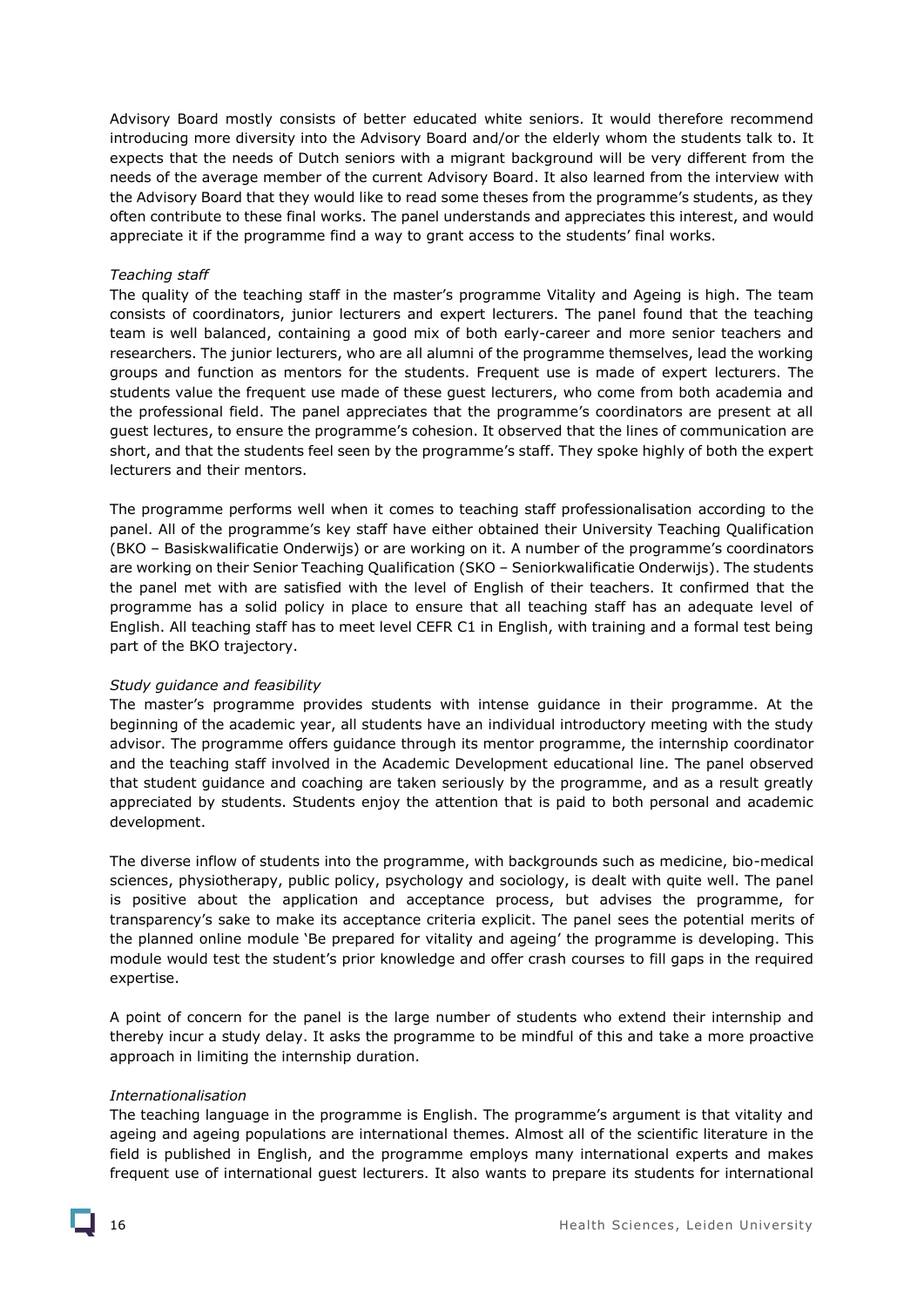careers. The panel understands this reasoning and accepts its validity, but also has some reservations. It observes that the programme has succeeded in making its curriculum truly internationally oriented; perspectives on ageing from various cultures and traditions are included, and it has developed a shared vision and strategy on working with an international classroom. The international internships and field-trips to the Max Planck institute in Cologne and the European Parliament in Brussels are further proof of the programme's international orientation. The panel did observe some tension presented by the choice for English as the language of instruction, however.

The first point of tension is that the involvement of the Older Persons Advisory Board is more complex in an English-speaking context; many of the board members do not speak English at a level that allows for easy conversation, especially not on academic topics. Though the programme has recruited some Board members who do speak English and these are generally linked to international students, this language barrier is considered problematic by members of the Board and students alike.

A second point of tension the panel learned about is that many students will end up working in the Dutch context after the programme. To this end, the programme organises a number of fieldtrips to organisations in the Netherlands. The students indicated that during these fieldtrips, they occasionally had to translate presentations to their non-Dutch classmates, as their hosts were unable or unwilling to speak English. The panel considers this an undesirable situation. The students indicated that they had to adjust to writing policy papers and other reports in Dutch again after graduation.

A final point of tension relates to the creation of an international, or mixed, classroom, containing students from different disciplinary backgrounds and different nationalities. The programme actively stimulates exchanges between these students, stating that this helps them to critically reflect on their own culture and experiences, training their skills in critical thinking and evaluation. The panel observed, however, that the programme struggles to achieve the necessary critical mass in terms of international student numbers to realise the full potential of the international classroom. The proportion of international students in cohorts varies between 6% and 25%. The programme management indicated in their conversations with the panel that they work hard to recruit international students, but that many non-EU students simply consider the programme too expensive without a scholarship. There are some scholarships available for LUMC as a whole, but only a few non-EU students can be awarded a Leiden Excellence scholarships (LExS).

The panel concluded that the programme is currently hampered regarding its international ambitions. It appreciates the attention the programme has paid to its international orientation and sees that the programme has taken up the recommendations of the previous assessment panel in this regard. It considers the choice for English as justifiable, but also sees some undesirable side-effects, which are currently not sufficiently remedied. It therefore recommends that the programme implements the following: Investing in the recruitment of international students. This would involve, in the panel's opinion, making (more) funds available for scholarships to recruit promising students abroad. Doing this should ensure a sufficient number of international students to truly reap the benefits of the international classroom. This would also entail foregoing trips to Dutch organisations that are unable to offer tours and programmes in English, and investing in the Older Personals Advisory Board to make sure it contains more international or English-speaking members.

If the programme is unable to implement these changes, the panel advises the programme to go for the second option of changing the programme's language of instruction to Dutch. This would allow the programme to continue the field trips and the current format for the involvement of the Older Persons Advisory Board in the programme. Due to the diverse nature of the programme's intake of students, it would still be possible to reap the benefits of a 'mixed classroom', but then in the form of disciplinary rather than national backgrounds. This would not mean that the programme loses its international orientation: the panel wholeheartedly agrees with the programme management that vitality and ageing are international themes, and that the academic debate primarily takes place in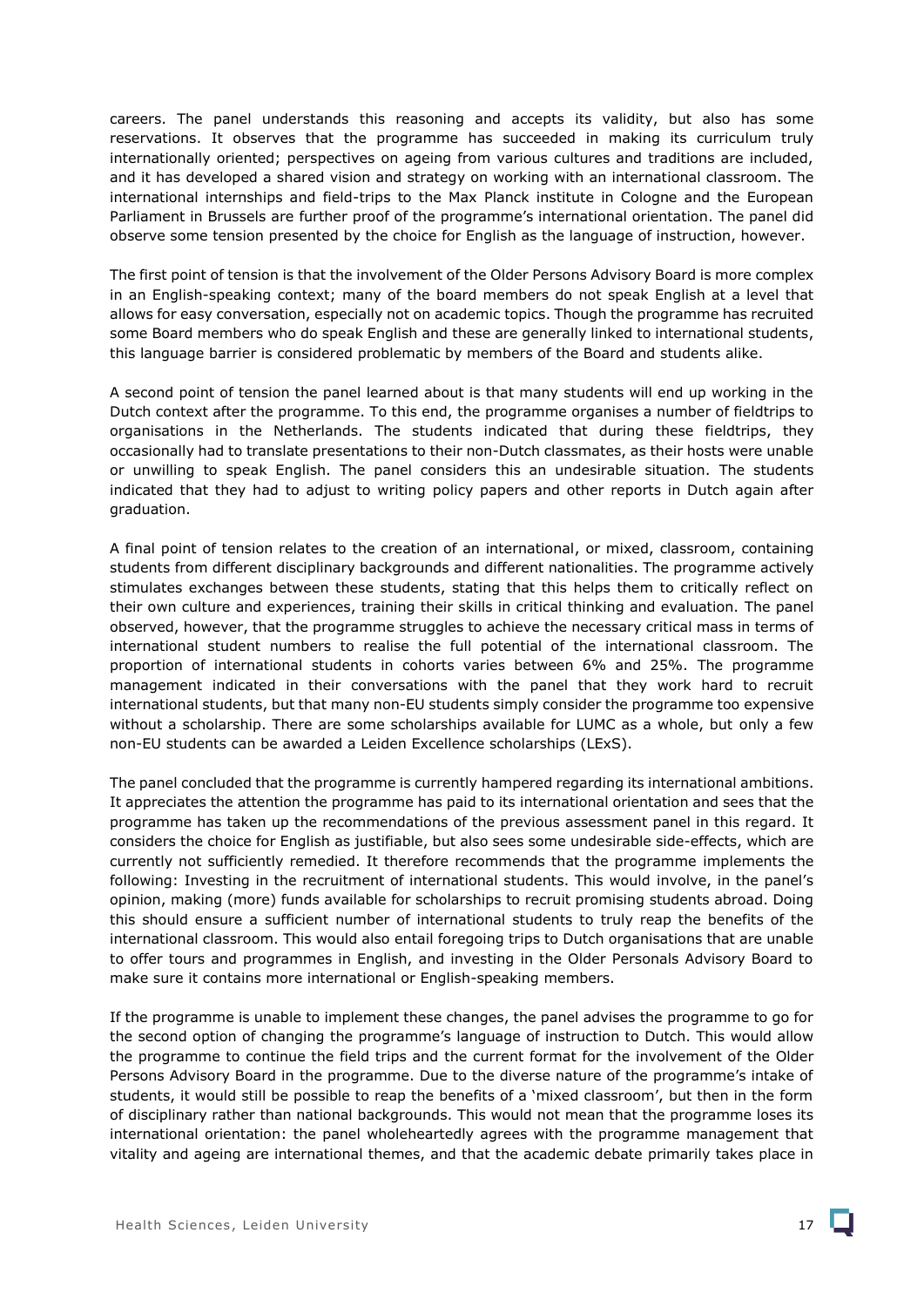English. Switching to Dutch would allow the programme to take up some issues they are currently unable to cover, however, and make more use of the Dutch public debate in teaching, for example.

### **Considerations**

The panel is impressed with the curriculum of the master's programme Vitality and Ageing. Its content is a clear reflection of the programme's specific profile and aims. The panel appreciates the programme's design, with its three educational lines and the content-driven modules structured in a micro-meso-macro manner. It is very positive about the way the programme pays attention to the training of 'soft skills' such as presenting, teamwork and reasoning within the various courses. The aim of offering interdisciplinary teaching is also realised within the programme, and the interdisciplinary course teams are a great asset in this respect.

The internship (often international), conducted within the context of the Science and Career module. is another strong element of the programme. The panel does recommend that the programme offers specific (methodological) support for students conducting their internship in professional organisation, to make sure all students are properly prepared for the research they carry out within the context of the Science and Career module.

The teaching model employed by the programme, the HILL model (High Impact Learning that Lasts), is adequately implemented, and the panel established that it informs day-to-day teaching in the programme. The students appreciate the teaching in the programme, and the panel considers the teaching model to be diverse, stimulating and contemporary.

The involvement of the 'Older Persons Advisory Board' in designing the programme and in educational activities is another strong element that ensures the relevance of the course's topical focus according to the panel. The involvement of this key group of stakeholders is highly appreciated by both students and the group of older persons themselves. The panel does recommend that the programme diversify the group of older individuals with whom the students come into contact.

The quality of the teaching staff in the programme is high. The panel confirmed that there are sufficient numbers to ensure a high standard of education. It concludes that the teaching team is well balanced between senior and early-career teachers. The programme has adequate measures in place to ensure the level of English of the teaching staff is satisfactory. It performs satisfactorily regarding teaching professionalisation (BKO/SKO) as well.

The programme emphasises the students' preparation for a future career after the program through mentoring, orientation visits, skills training sessions and internships. There is a comprehensive system of study guidance in place. The students appreciate that attention is paid not only to academic development but to personal development as well. The panel did observe that many students extend their studies due to the internship. It asks the programme to be mindful of this, and wherever possible communicate the desired length of an internship contract with the organisations where the students carry out their internships.

The teaching language in the programme is English. The panel judges the programme's arguments in favour of using English to be valid. It observed that the programme has succeeded in making its curriculum truly internationally oriented, but also notes some tension in this regard. This tension relates to the involvement of the Older Persons Advisory Board in an English-spoken environment, to the relations with the Dutch professional field, and to the efforts involved in creating an international classroom with limited numbers of international students. For these reasons the panel would like the programme to continue in English and invest considerably in the recruitment of international students. If this is not possible, the programme should change the programme's language of instruction to Dutch to reap the benefits of the immediate environment, while keeping the programme's international orientation.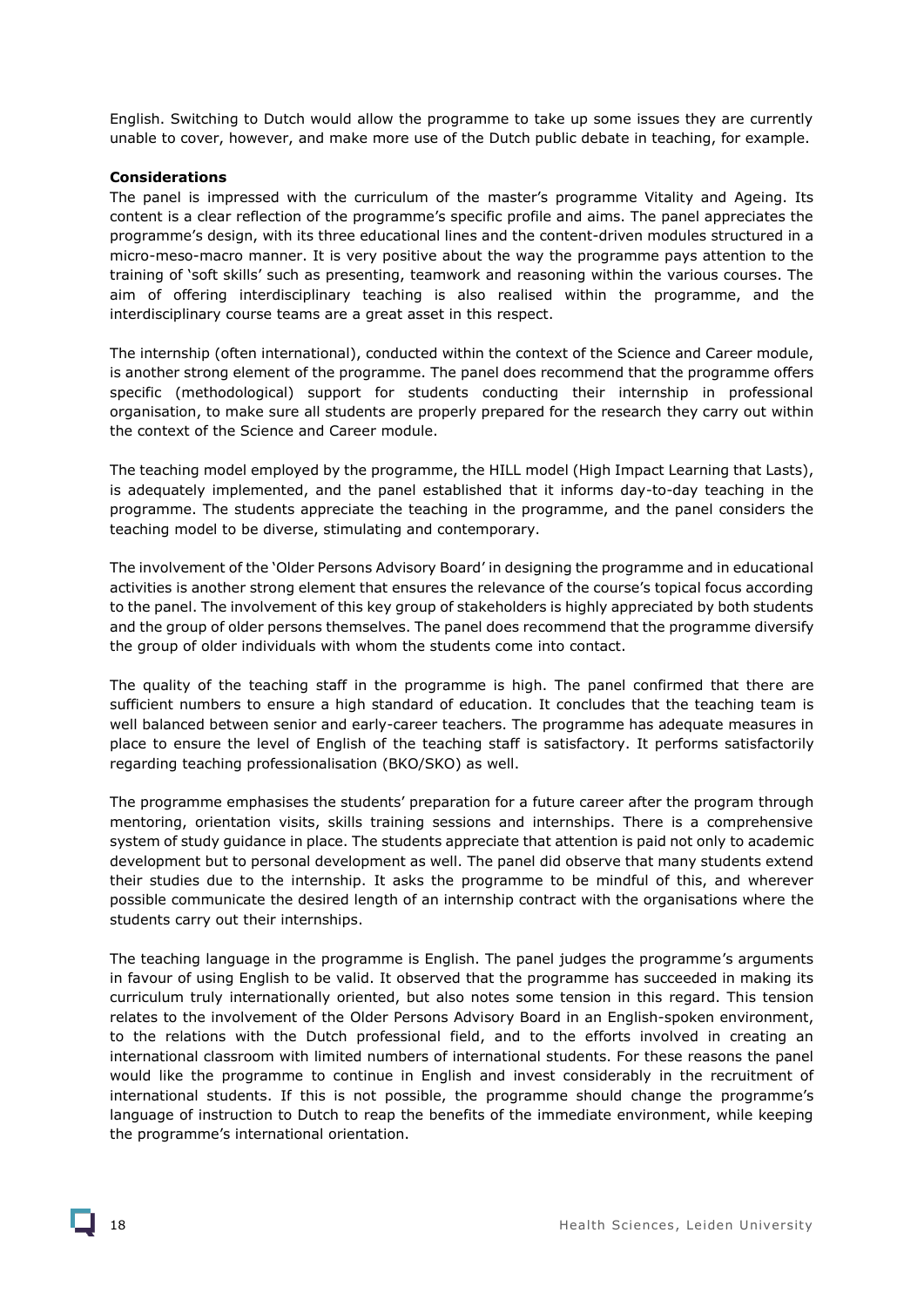### **Conclusion**

*Master's programme Vitality and Ageing:* the panel assesses Standard 2 as 'meets the standard'.

#### **Standard 3: Student assessment**

The programme has an adequate system of student assessment in place.

#### **Findings**

#### *Assessment plan and methods*

The programme's assessment policy is based on the overarching assessment framework of the Leiden University Medical Center. The assessment plan of the master's programme Vitality and Ageing gives a breakdown of the course-specific learning outcomes and assessment types in each individual course, as well as a detailed overview of how each individual course contributes to the achievement of the ILOs. The two guiding principles in the programme's assessment are constructive alignment and the conception of assessment as meaningful learning moments, following the HILL educational model. This last point is realised by frequent assessment moments and by providing extensive feedback. The programme furthermore aims to use multiple sources and forms of assessment, with multiple examiners, and a mix of feedback from each student's peers and tutors. The panel learned, for example, that all papers for content courses are also assessed by the Communication in Science tutor. The programme makes good use of rubrics throughout, in all forms of assessment. The panel is impressed with the programme's assessment plan, considering it detailed, consistent, and transparent for the students.

The panel is impressed with the variety of assessment methods the programme employs. They include policy papers, innovation plans, presentations, debates, essays, video pitches, leadership games and written exams. The panel considers these forms well-chosen and a fitting combination of traditional and modern types of assessment, matching the programme's overarching intended learning outcomes. It is also positive about the implementation of the second guiding principle: assessment as learning. The three educational lines are used to provide the students with continuous feedback on their learning, and help to identify learning goals. Though the panel learned that the rubrics used for assessment are usually complemented by oral feedback, which is commendable, it wants to encourage the programme to also provide narrative feedback when filling out the rubrics. This would make it easier for the students to keep an overview of their areas of improvement. The panel observed that narrative feedback is generally present for lower-scored student work, but it encourages the programme to also give feedback to well-performing students.

The assessment of transferable, or soft, skills has been implemented successfully. The programme's use of innovative assessment methods helps in this regard. In its interview with the panel, the programme management indicated that frequent use is also made of group work, to test the students' team working and cooperation skills. A lot of energy has been put into ensuring each student's individual contributions are properly assessed. The programme now wishes to grade the team work and cooperation as well. The panel is in favour of this idea, stating that it would help the programme check to what extent the students live up to the intended learning outcomes related to teamwork and interpersonal skills (see Appendix 2).

#### *Assessment of final works*

The thesis is situated within the Science and Career module and linked to the internships. The grading for this course is based 30% on the internship performance and 70% on the final thesis. Theses are assessed by both a member of the receiving organisation (provided they have a PhD) and by a member of the Master's Internship Committee. If the supervisor in the receiving organisation does not have a PhD, an additional supervisor from the LUMC is allocated. The programme has a procedure in place to involve a third reader if the external and internal supervisor's grades are too far apart. The Master's Internship Committee also approves the students' internship proposals before they start their internships. The panel considered the assessment of the final works it studied generally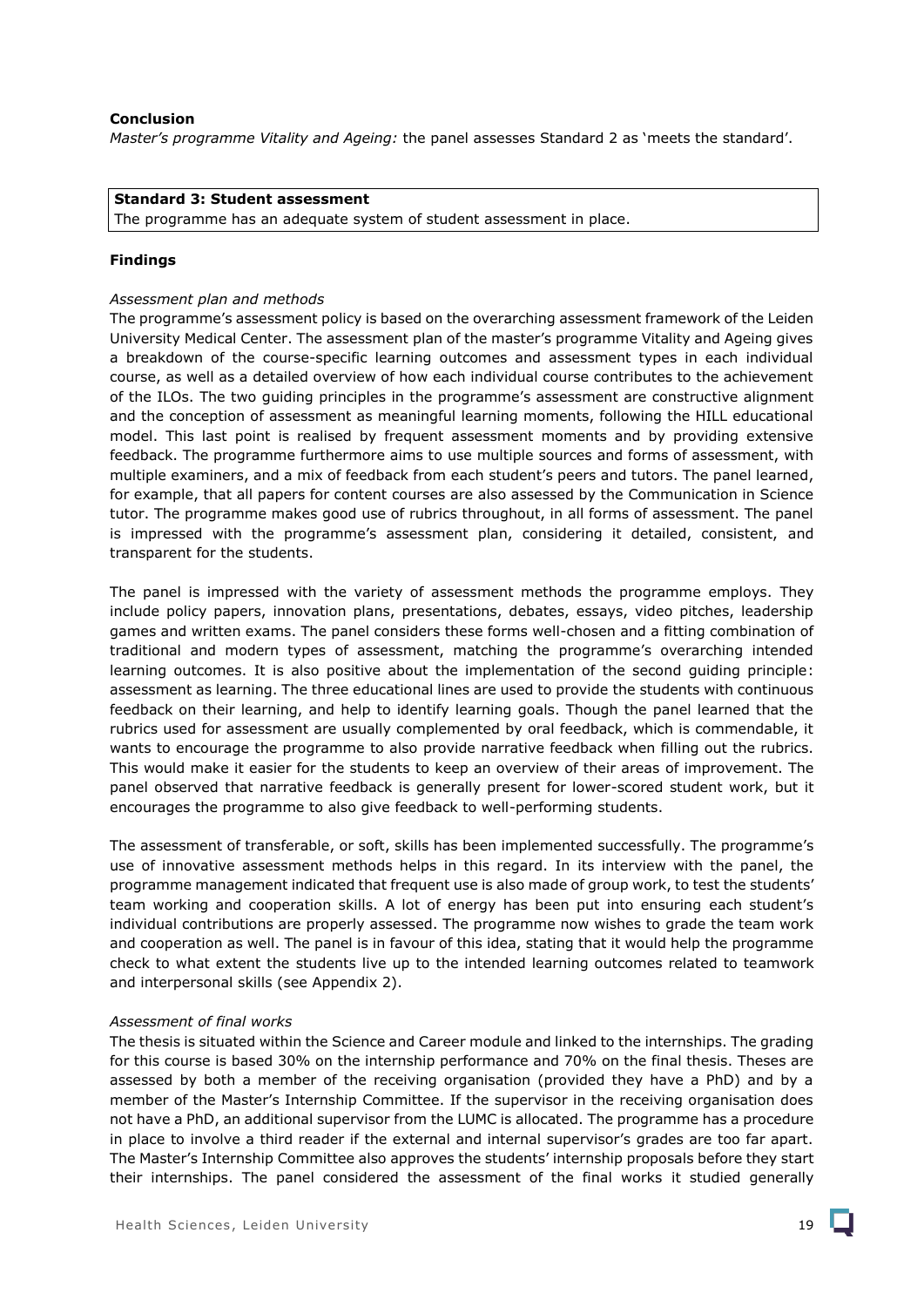transparent and clear, though it wants to emphasise the importance of written feedback, including for well-performing students. The panel also indicates that students that conduct their research within and outside of academia, received quite similar scores for their final works, though the panel observed that the students in the former category often displayed more advanced research skills than students in the latter. The panel learned that this is partly because the internship itself is also included in the scoring of the thesis. The panel advises the programme to make explicit the shares of theses and internship in the student's scores.

The panel did observe some degree of misalignment between the form of the final paper and the programme's aims. It appreciates that the students have various options for their scientific internships, both in academic settings and within the societal field. This fits the programme's broad focus and its envisaged professional trajectories for graduates, but is also part of the tension the panel observed within the programme and its chosen form of assessment. On the one hand, the programme has an academic focus and wants to train researchers, but it also explicitly specifies a societal orientation and indicates that graduates should not only be able to ask and answer questions related to vitality and ageing, but also implement solutions. In a number of theses the panel studied before the site visit, this final step seemed to be missing. The panel recommends adapting the form of the thesis so that both the academic and the professional aspects are addressed, for instance by including a section on the implications of the research. As indicated in standard 2, the panel is also in favour of more flexibility in the form of the final thesis, and to allow students to write a thesis that has a more policy-oriented approach.

#### *Board of Examiners*

The programme's Board of Examiners consists of three members and is supported by an educational expert and a secretary. The Board's chair is also its external member; its other two members teach in the programme but are not involved in the examinations themselves. If necessary, the Board is supported by ICLON, the Leiden University Graduate School of Teaching.

The Board annually checks the grading of final works, supervises all other assessments before grades are administered, appoints examiners, organises calibration sessions for teaching staff regarding final works, processes student's requests, handles plagiarism and other fraud cases, and keeps an eye on the programme's constructive alignment. The panel established that the Board is sufficiently independent. In its interview with the Board, it ascertained that the Board is knowledgeable about the daily practices and affairs in the programme, and adjusts its work to the programme's culture. It was impressed with the Board's professionalism and thoroughness. It also learned that the Board would like an additional member, to divide up responsibilities better and to ensure that all members have sufficient time for their tasks in addition to their regular teaching and research responsibilities. The panel understands and endorses this wish.

#### **Considerations**

The panel confirmed that the master's programme Vitality and Ageing has a good assessment system that fits with its educational philosophy. The assessment plan is well-designed, properly implemented and contributes to the validity, reliability and transparency of assessment in the programme. The panel is positive about the implementation of its two main principles, namely constructive alignment and the conception of assessment as meaningful learning moments

The panel is appreciative of the often innovative forms of assessment and concluded that the programme's assessment forms are an excellent fit to its intended learning outcomes and overarching profile. The students are trained in and assessed on relevant skills, and they often receive valuable feedback from their tutors. The panel wants to encourage the programme to provide students who produce good work with points for improvement in the future and not just provide feedback to student work that is on the lower end of the grading curve. It commends the programme's plan to explicitly assess each student's cooperation skills in group work.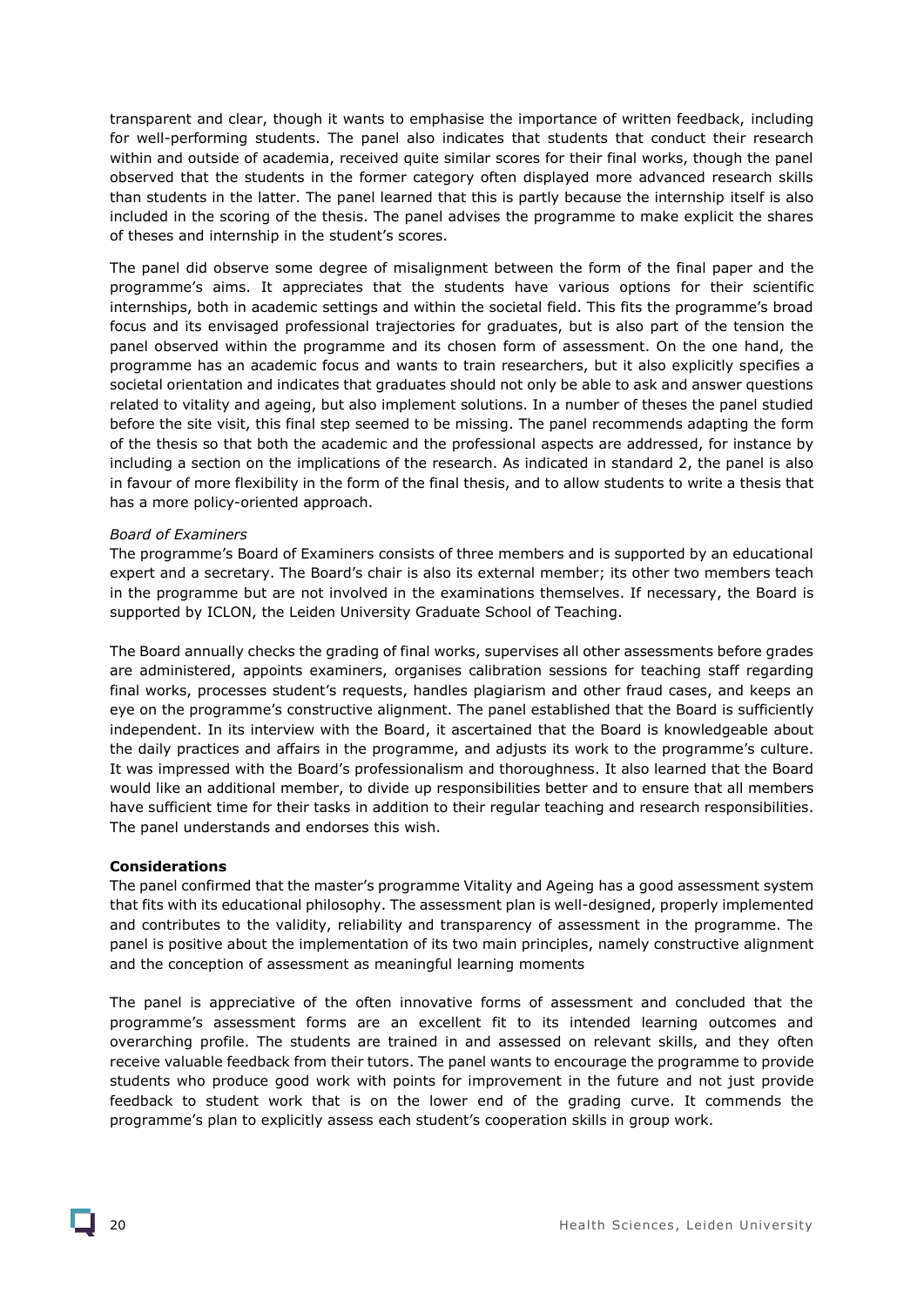Regarding the assessment of the final work, the panel would like to see the programme revise the assessment form of the final work to include policy-oriented aspects, for example, by including a section on implications or by allowing students more flexibility in the form of their final work.

The panel is very impressed by the work and professionalism of the Board of Examiners. The Board has a clear view of its tasks and responsibilities, carries out its tasks in a proactive manner, and is in control of safeguarding assessment quality. It backs the Board's wish for an extra member, and recommends that the programme appoints one.

# **Conclusion**

*Master's programme Vitality and Ageing:* the panel assesses Standard 3 as 'meets the standard'.

# **Standard 4: Achieved learning outcomes**

The programme demonstrates that the intended learning outcomes are achieved.

# **Findings**

# *Theses*

Prior to the site visit, the panel studied a selection of 15 theses and their accompanying assessment forms. In general, the theses demonstrated that the graduates meet the programme's intended learning outcomes. The quality of their final projects ranged from sufficient to high. The panel noted that the variety in topics reflects the breadth of the programme, with the caveat discussed above that the students who wrote their final work based on a societal internship might benefit from preparatory methodological training prior to embarking on their internships.

# *Alumni*

The panel confirmed that graduates of the programme do well in the labour market in this field. A recent alumni survey indicated that 31% of graduates continue to study, often in the medical field. Of the graduates who enter the labour market (69%), the largest shares go into the field of research (36%), policy (15%) or a combination of research, policy and education (21%). A large proportion of graduates found their jobs via the master's programme, either through the internship or using the network built during the master's programme. According to the panel, this speaks of the extensive attention the programme pays to professional development and labour market orientation. This finding was corroborated in the interview the panel had with the programme's alumni, who indicated that they felt prepared to enter the labour market, and said they all found jobs rather quickly. The students and alumni did indicate that they would have liked to have more guest lecturers from the societal field, so they can build up these aspects of their network. The panel supports this wish.

### **Considerations**

The panel concluded that graduates of the programme achieve the intended learning outcomes. The quality of their final projects ranged from sufficient to high. The panel established that graduates of the programme generally find their way to relevant and diverse professional positions that match their degree level. The alumni are positive about how the programme prepared them for the professional field. The panel was pleased to learn that many of the programme's alumni find their jobs through the programme. Following the students' comments, it recommends including more practitioners in the programme's guest lectures, as this could help strengthen the students' professional networks.

# **Conclusion**

*Master's programme Vitality and Ageing:* the panel assesses Standard 4 as 'meets the standard'.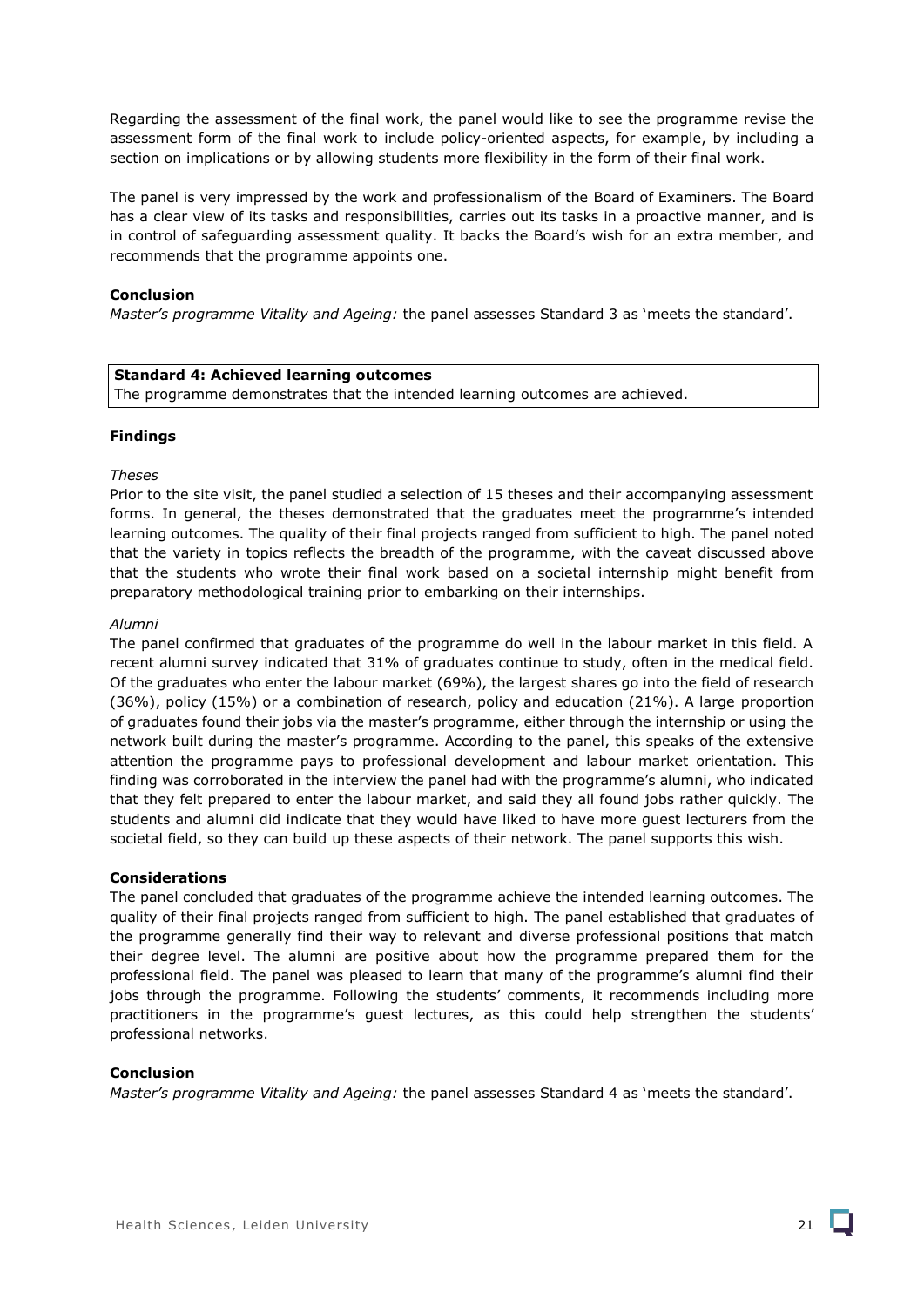# GENERAL CONCLUSION

The panel's judgement on standards 1, 2, 3 and 4 for the master's programme Vitality and Ageing of Leiden University is 'meets the standard'. Therefore, according to the rules of the Accreditation Organisation of the Netherlands and Flanders, the general and final judgement is 'positive'.

# **Conclusion**

The panel assesses the *Master's programme Vitality and Ageing* as 'positive'.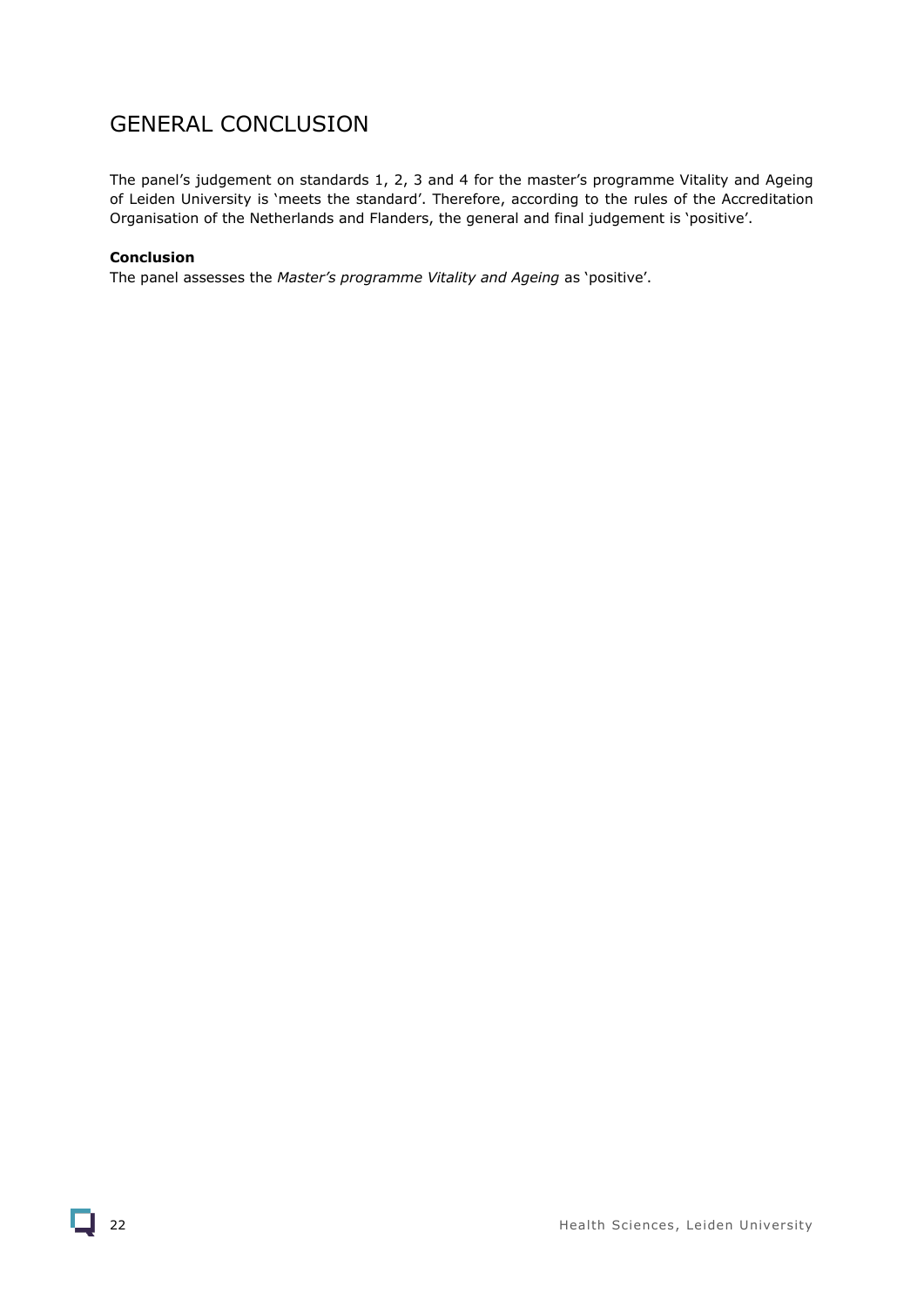# <span id="page-22-0"></span>**APPENDICES**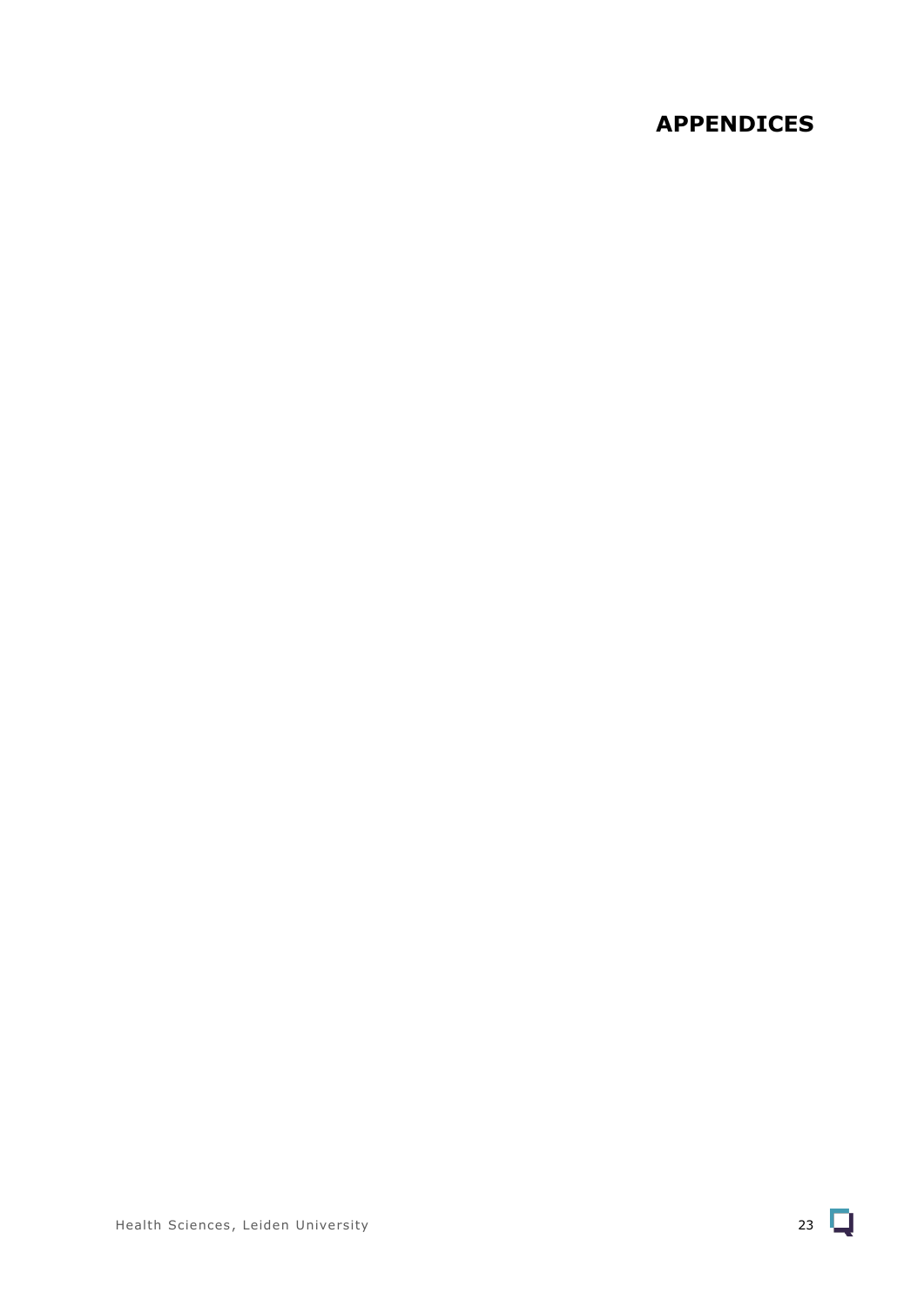24 Health Sciences, Leiden University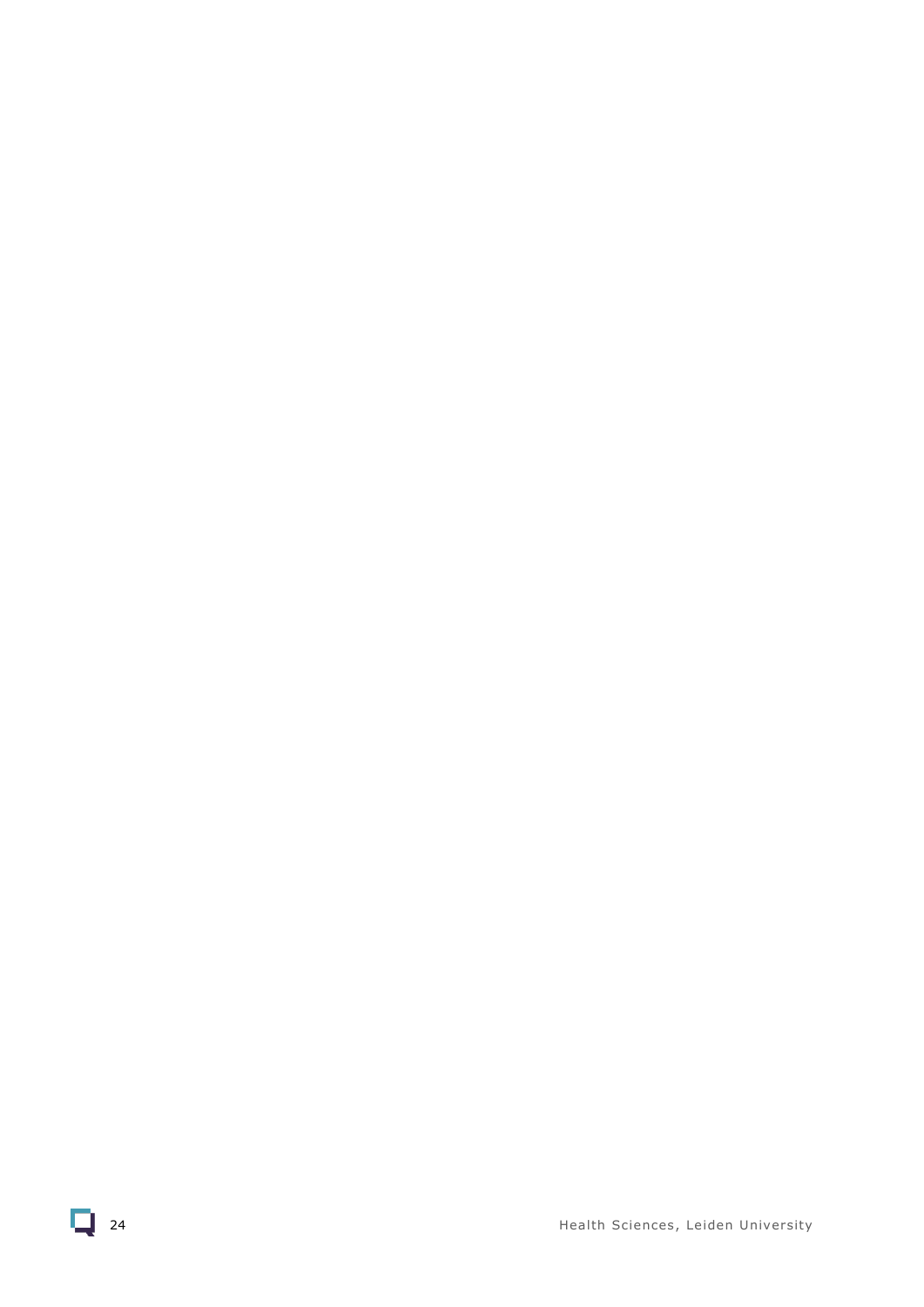# <span id="page-24-0"></span>APPENDIX 1: DOMAIN-SPECIFIC FRAMEWORK OF REFERENCE

The Vitality and Ageing master's programme is an unique, theme specific, higher education programme in the Netherlands. From the focus of vitality and ageing, the programme combines a broad spectrum of academic disciplines, including biomedical science, medical science, healthcare science and management, social science and behavioural sciences, and governance and global affairs. In the programme, this interdisciplinary content is combined with training of dedicated transferable academic skills. By applying this interdisciplinary knowledge with dedicated transferable academic skills, young Vitality and Ageing professionals are ready to formulate innovative solutions crossing boundaries to enhance and improve the vitality of older people.

For accreditation purposes, Vitality and Ageing forms the visitation cluster Health Sciences, together with two masters' programmes Epidemiology from the Free University Amsterdam and Health Sciences from the Erasmus University Rotterdam. All three masters are thematic, interdisciplinary and health-related.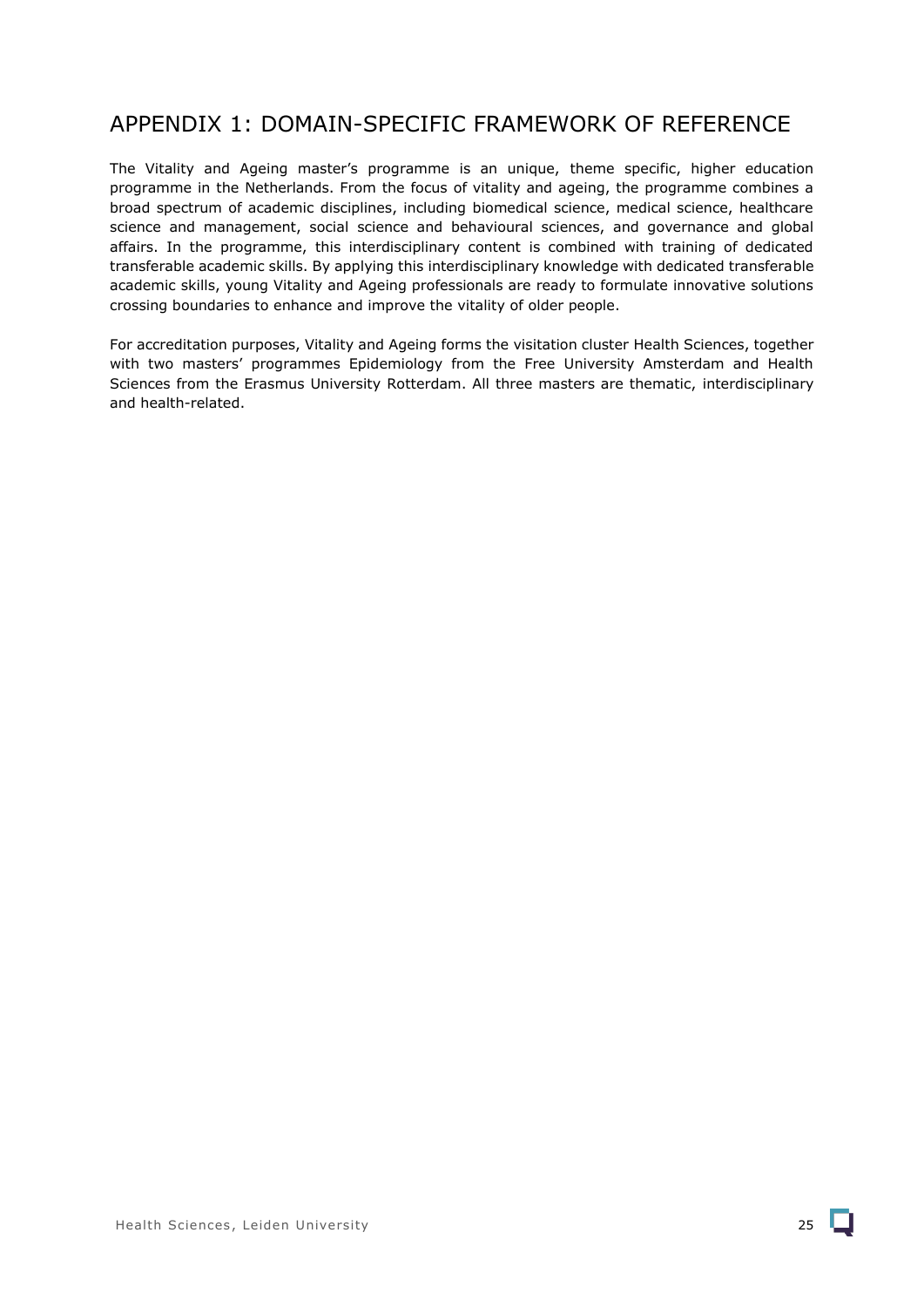# <span id="page-25-0"></span>APPENDIX 2: INTENDED LEARNING OUTCOMES

# **Master's programme Vitality and Ageing**

#### *a Knowledge and understanding*

K1. has subject specific knowledge and understanding of biological mechanisms of ageing;

K2. has subject specific knowledge and understanding of somatic, psychological, functional and social mechanisms in older individuals, including healthy ageing and vitality;

K3. has subject-specific knowledge and understanding of the organisation of an ageing society: demography, healthcare financing and structures, prevention, models of care, international differences, health governance;

K4. has state-of-the-art knowledge and understanding of research, study designs and evidence based decision making;

K5. has the current knowledge and understanding of interdisciplinary collaboration, leadership, management and

innovation.

### *b Applying knowledge and understanding*

A1. is able to critically analyse the challenges, shortcomings and opportunities in the fields of biology of vitality and ageing, older individuals and organisation of an ageing society;

A2. is able to conduct a scientific analysis of original data or existing literature in the field of vitality and ageing;

A3. is able to tackle complex problems in the field of vitality and ageing by designing innovative solutions;

A4. is able to develop well-founded policy recommendations regarding the organisation of an ageing society.

### *c Making judgements*

J1. is able to base his or her decisions on the available scientific evidence and analyses of international practices, taking ethical and societal perspectives into account;

J2. values the perspectives of older people and is able to revise prior judgments accordingly.

### *d Communication*

C1. is able to communicate or debate scientific or societal findings, conclusions from his/her own research, as well as the knowledge, motivation and considerations of underlying topics clearly and unambiguously to a specialist and non-specialist audience in English.

### *e Learning skills*

L1. has an academic level of thinking and operating within his/her field and is able and willing to further improve this level;

L2. is able to use principles of leadership and interpersonal skills in a (interdisciplinary) team environment.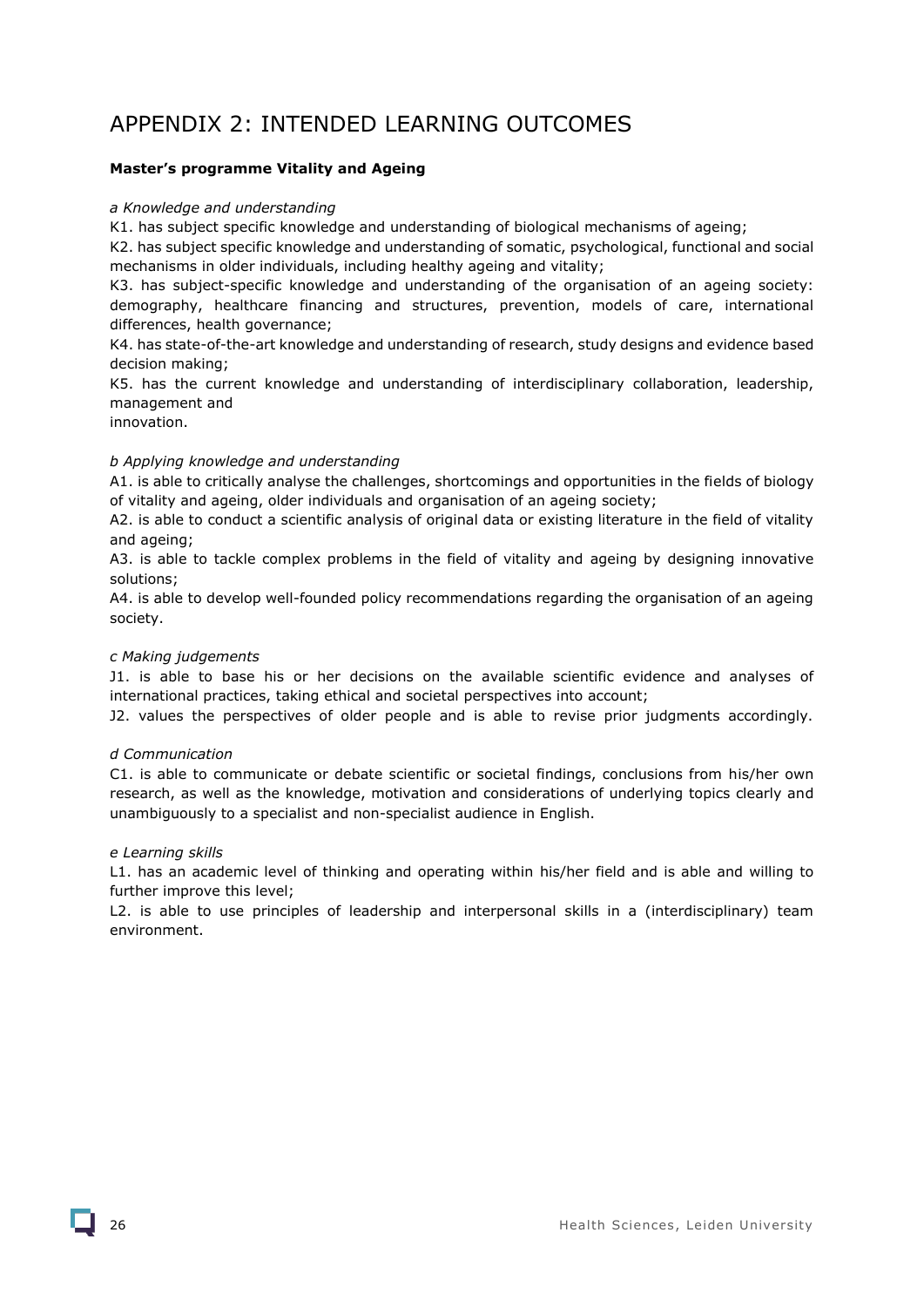# <span id="page-26-0"></span>APPENDIX 3: OVERVIEW OF THE CURRICULUM

# **Master's programme Vitality and Ageing**



Organisation of the Ageing Society (10 EC) Organisation of the Ageing Society (10 EC) Biology of Vitality and Ageing (10 EC) Giorl of Vitality and Ageing and Agencial CO Communication in Science (5 EC) Communication in Science (5 EC) Academic Development (5 EC) Academic Development (5 EC) Research and Evidence (5 EC) Research and Evidence (5 EC) The Older Individual (10 EC) The Older Individual (10 EC) Science and Career (12 EC) Science and Career (12 EC)Future perspectives (3 EC) Future perspectives (3 EC)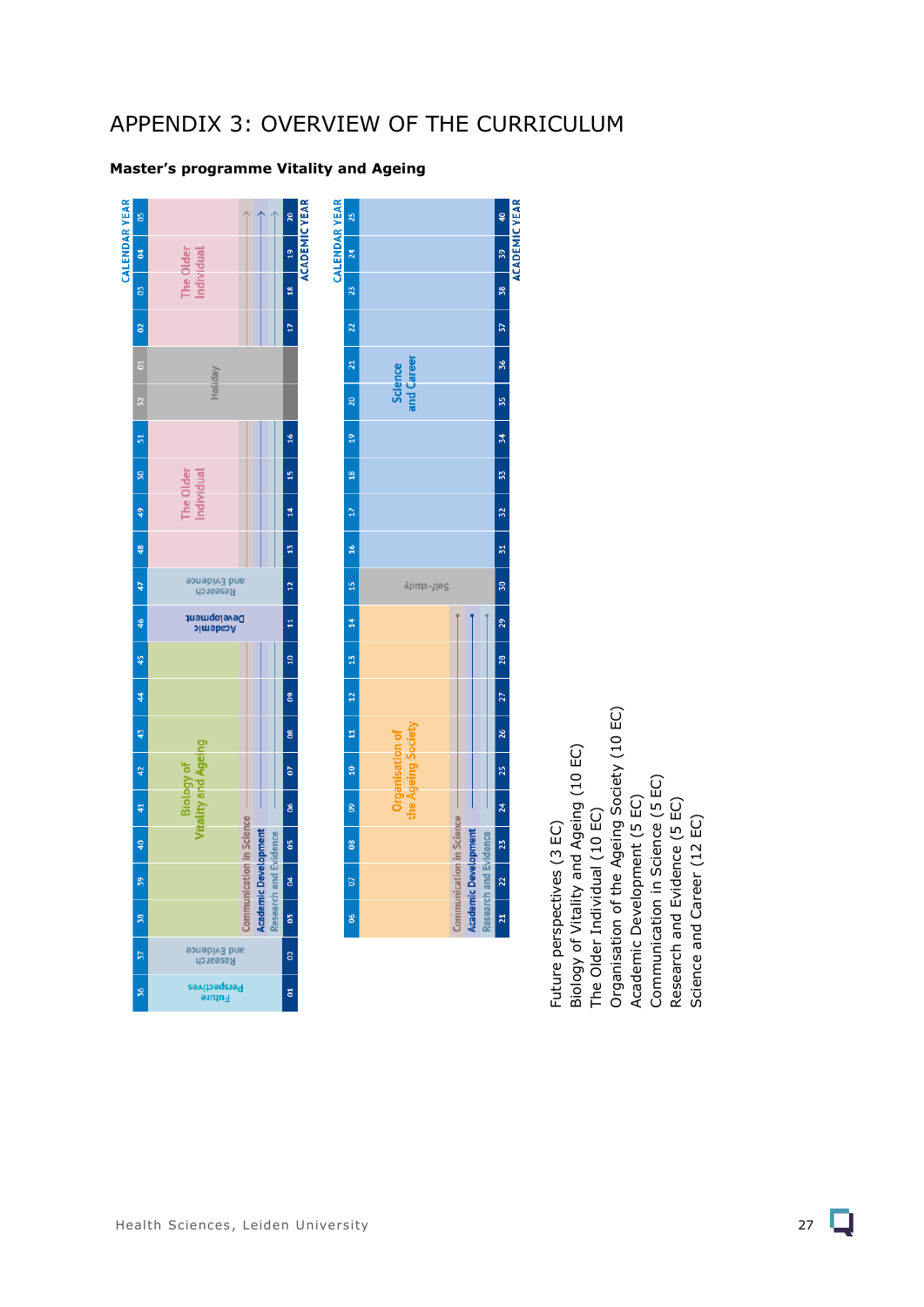# <span id="page-27-0"></span>APPENDIX 4: PROGRAMME OF THE SITE VISIT

# **Programma 11 maart 2020**

08.50 09.00 Ontvangst door Decaan, Directeur DOO, Portefeuillehouder onderwijs div 2, management 09.00 09.45 Gesprek met management 09.45 10.30 Gesprek met studenten (voertaal Engels) 10.30 11.00 Evaluatie en pauze 11.00 11.30 Gesprek met ouderen 11.30 12.15 Gesprek kerndocenten 12.15 13.00 Lunch overleg en inzien documenten 13.00 13.30 OLC 13.30 14.15 Gesprek met de examencommissie en onderwijskundige 14.15 15.00 Gesprek met alumni (voertaal engels) 15.00 15.30 Inloopspreekuur Intermezzo (facultatief als geen inlopers) 15.30 16.15 Vragen formuleren voor management 16.15 16.45 Afsluitend gesprek met management 16.45 17.30 Beraad commissie 17.30 17.45 Eerste terugkoppeling resultaten visitatie